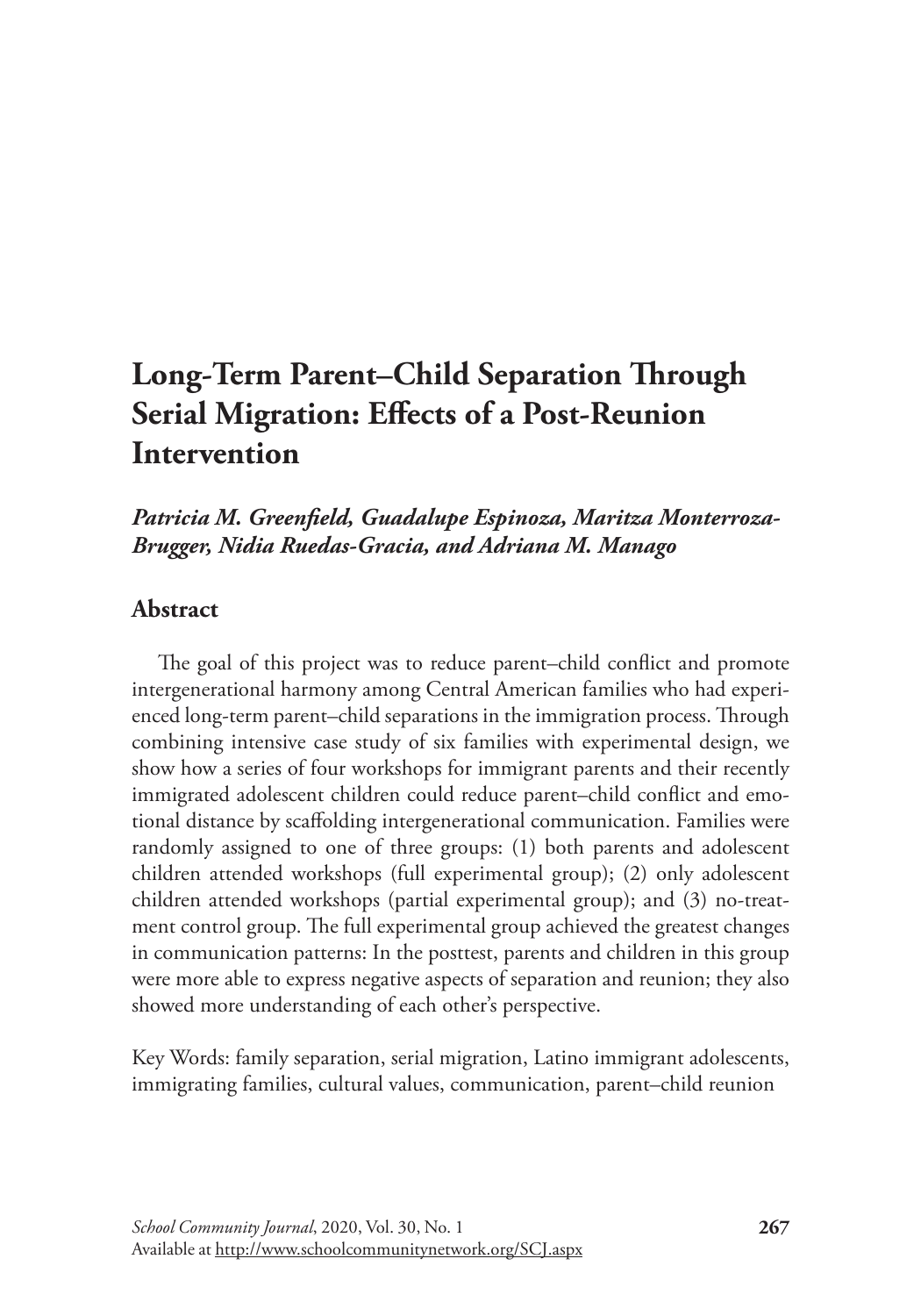# **Introduction**

The process of immigration and of adaptation in the United States (U.S.) is often complex, multidimensional, and stressful for families (e.g., Portes, 1997). Among children who are left behind when their parents migrate to the U.S., they first experience a life-changing disruption to familial attachments: separation from parents. Legal obstacles often prevent parental visits to the children they left behind (Zentgraf & Chinchilla, 2012). When parents are able to bring them to the U.S., the children experience a second disruption of familial attachments: separation from caregivers, most often grandparents, in their country of origin. This separation is the most stressful aspect of the reunion process for many adolescents (Patel et al., 2016). Upon reunification, adolescents must integrate into a new family system in the U.S. This integration is complicated by the fact that children who have spent years separated from their parents are likely to experience weakened attachment to parents, a significant risk factor for mental health problems in this population (Lu et al., 2018; Venta et al., 2019). Adolescents' integration can also be made difficult by the fact that some parents have created a new family with new siblings in the U.S., and these siblings, unlike the immigrant adolescents, are U.S. citizens.

Indeed, repeated separations and disrupted attachments engendered by serial migration can cause anxiety, depression, and academic problems in the children who remained in the country of origin (Rusch & Reyes, 2013; Suárez-Orozco et al., 2011). An important factor in these effects is that parental migration is often experienced as abandonment (Dreby, 2007; Givaudan & Pick, 2013; Parreñas, 2001; Zhao et al., 2018). One focus of the intervention described in this article is feelings of abandonment on the part of adolescents who were left behind in Central America.

In a study examining separation and reunification among 385 youth immigrants from Central America, China, the Dominican Republic, Haiti, and Mexico, Suárez-Orozco and colleagues (2002) found that Haitian and Central American families were more likely than other immigrant families to experience a family disruption within the nuclear family during the process of migration to the U.S. Moreover, separation from both parents occurred most commonly among the Central American families such that 80% of the Central American youth in the sample experienced a separation from their mother and father. It is therefore evident that, although studies examining Latino family immigration have largely focused on the experiences of Mexican families, there is clearly a need for more studies and interventions to focus on the immigration experiences of Central American families. Our study begins to fill this gap.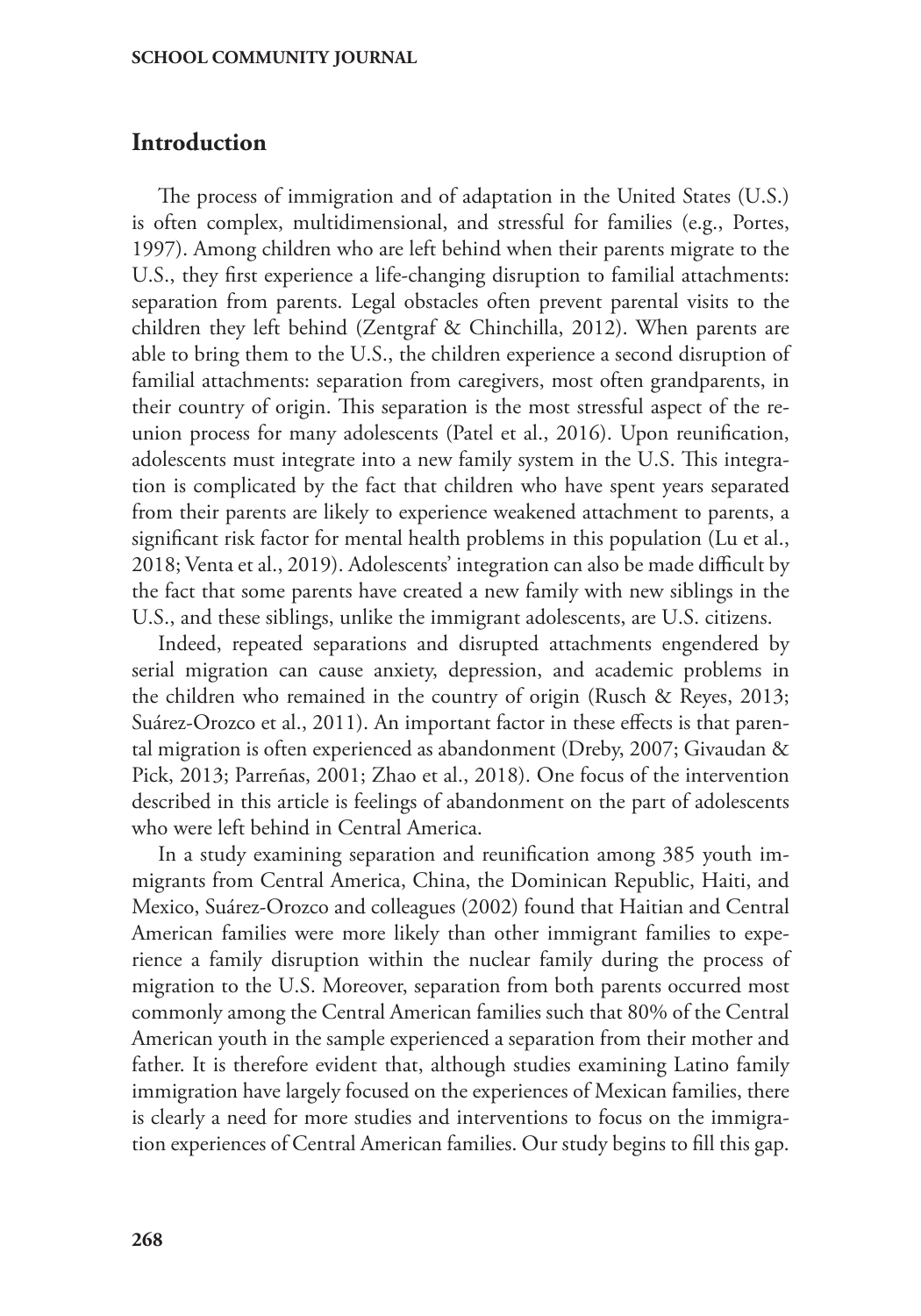In the current study, an intervention program was implemented with the goal of increasing intergenerational harmony and reducing intergenerational conflict between immigrant Latino adolescents and their parents or guardians. In these participating families, the parents came to the U.S. first, leaving their children behind in their countries of origin. Thus, there were long-term separations between parents and children before they were reunited in the U.S. Zhao et al. (2018) indicate that when children "migrate to rejoin their parents, the enduring effects of the experience of prolonged separation from their parents are often overlooked in research and clinical practice" (para. 3). Two documented interventions for left-behind children have been conducted—one in China (Zhao et al., 2017) and one in Mexico (Givaudan & Pick, 2013). However, to our knowledge, the present study is the first intervention that addresses the reunification process between parents and children.

# **Theoretical Framework**

The theoretical orientation guiding the design of the intervention is the theory of social change and human development (Greenfield, 2009). Based on the German sociologist, Tönnies (1887/1957), the theory contrasts two very different ecologies: *Gemeinschaft,* usually translated as "community," and *Gesellschaft,* usually translated as "society." The prototypical Gemeinschaft environment is a small, isolated agricultural village with limited material resources, simple technology, and informal education at home. The prototypical Gesellschaft environment is a large, interconnected commercial city with extensive material resources, complex technology, and widespread opportunity for formal education. The theory makes predictions concerning the impact on socialization and development of global social changes from small-scale, rural, low technology, relatively poor communities with little contact with the outside world and high in-person communication (*Gemeinschaft*) to larger-scale, urban, high tech, and richer societies with extensive contact with the outside world and more technologically mediated communication (*Gesellschaft*). That is, there are socialization practices and resulting developmental pathways that arise in response to each of these environments because such practices tend to be better adapted to that particular environment. Overall, worldwide social change and migration patterns move environments in the Gesellschaft direction. Based on a contrast in national wealth and availability of formal education, we can say that our participating families have immigrated from more Gemeinschaft environments in Central America to more Gesellschaft environments in the U.S.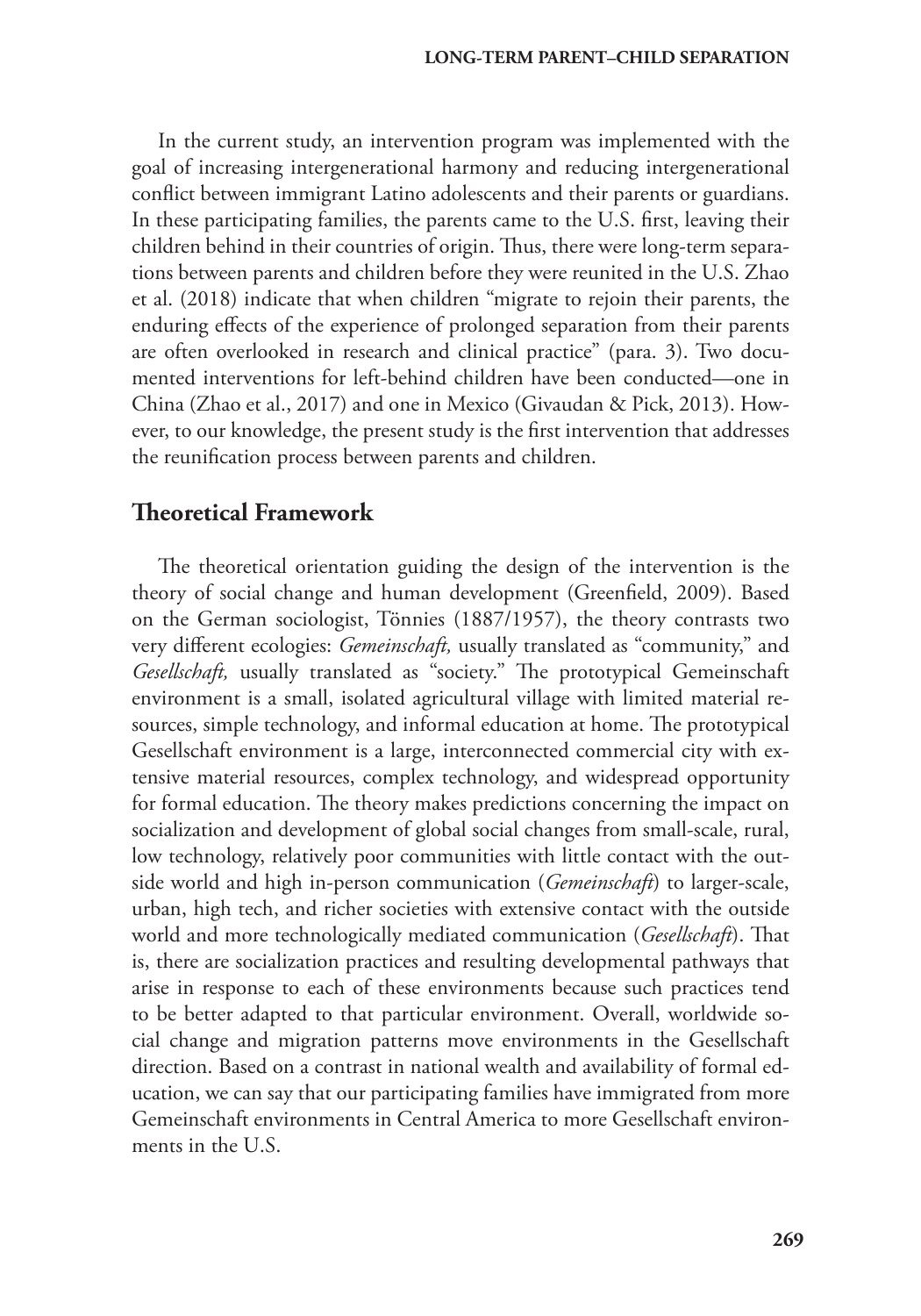# **From Implicit to Explicit Communication**

One important distinction between the Gemeinschaft and Gesellschaft environments that has been observed is the reliance on implicit versus explicit communication modes, respectively. That is, inhabitants of a Gemeinschaft environment share so many experiences and knowledge, they can and do rely on this shared experience in their communication processes, which therefore can be implicit rather than explicit. However, in the situation for parents and children separated in serial migration, there is a drastic reduction in shared experience. This reduction creates a necessity for explicit communication, a mode that is adapted and fostered in a Gesellschaft ecology. The development of explicit parent–child communication turned out to be the primary focus of our intervention.

# **From Interdependent to Independent Behaviors**

A second focus of our intervention was the harmonizing of expectations for interdependent vs. independent behaviors. Familial interdependence is valued in a Gemeinschaft ecology, whereas individual independence is more valued in a Gesellschaft ecology (Greenfield, 2009). However, young people's assumption of adult roles declined in the U.S. as Gesellschaft factors, especially formal education, became increasingly strong; young people's informal education for adult roles declined as a result (La Belle, 1981). Twenge and Campbell (2018) have documented the delay in assuming adult roles in the U.S. in recent decades as emerging adulthood is now a developmental stage before reaching adulthood. Hence, when adolescents from rural Central American environments immigrate, they may have already filled adult economic roles in their home country and therefore may be accustomed to the accompanying independence and responsibility that these roles both require and permit. It can therefore be surprising to be treated as a dependent child upon reunification in the U.S. This conflict between adolescents' expectation of independence and their parents' expectation of dependence is an issue that emerged in the intervention.

# **From Harmony Maintenance and Respect for Elders to Self-Expression and Egalitarianism**

The third focus of the intervention was the clash between respect for authority, functional in small agrarian communities, and egalitarianism, more functional and valued in Gesellschaft environments. In a Gemeinschaft world, respect is based on care (Greenfield et al., 2003), but that is exactly what these parents had not provided. Thus, children may have lost the developmental foundation for respect, while the parents still expected the same respect that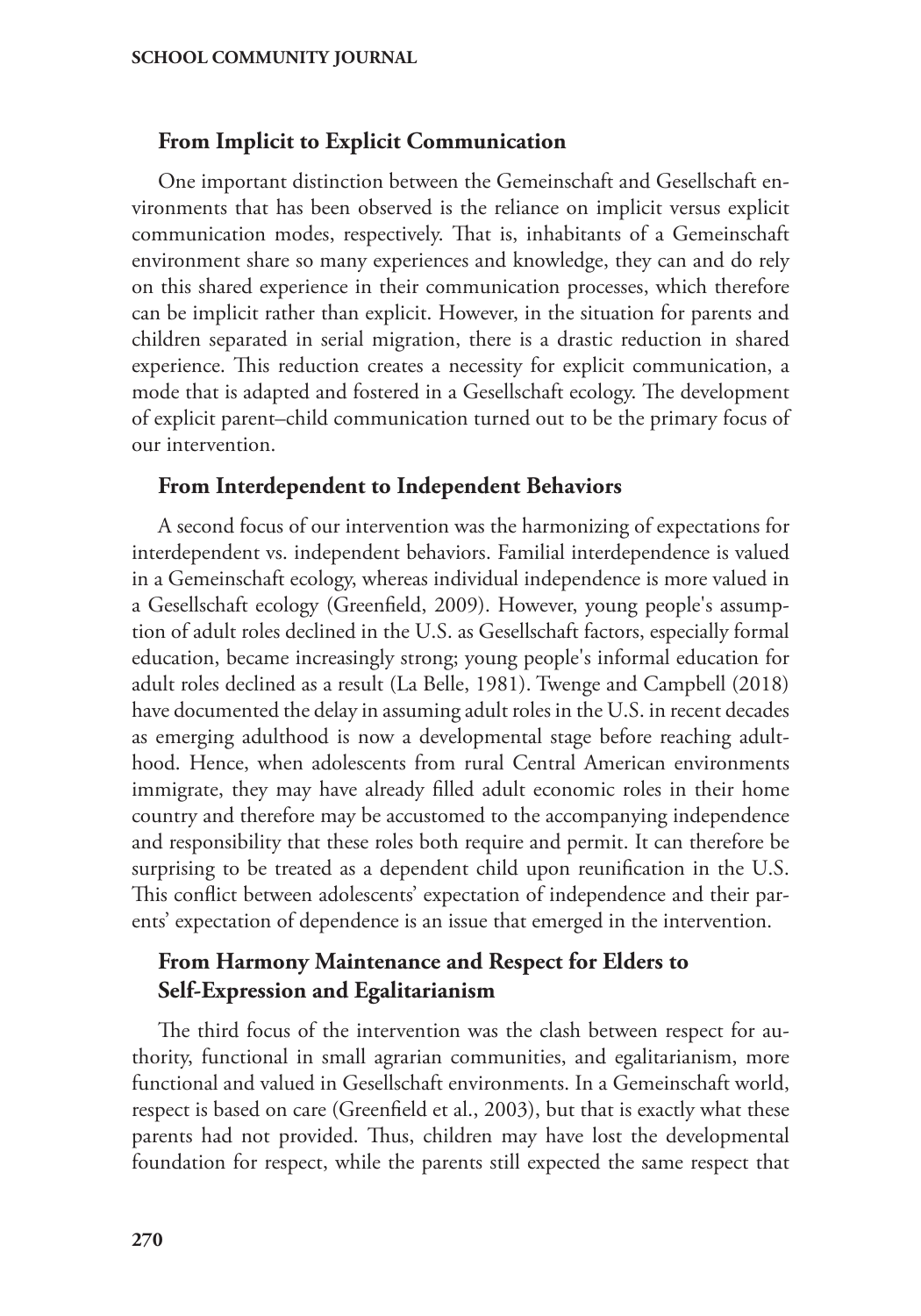they would have received in their home country. This clash of expectations sets the stage for another cultural conflict between parents and their newly reunited adolescent children.

The value of harmony maintenance is functional in a small, relatively isolated population where everyone shares a similar perspective. However, negotiation of differences is expected to be more adaptive to the availability of varied perspectives in a more complex Gesellschaft environment. A value that contributes to the maintenance of harmony is respect for elders. This is functional in agricultural Gemeinschaft environments where resources are controlled by the older generation, and, more important in the present situation, respect is justified by the security and closeness provided by parents.

In contrast, in a postmodern, urban world, self-expression, self-assertion, and egalitarianism are valued. In order to foster these skills, children are encouraged to voice their opinions "and to negotiate their points of view in order to optimize individual interests and desires" (Keller, 2012, p. 15). Parents carry on extensive conversations, even with infants, that "mirror and explain the inner world…(e.g., intention: "What do you want?; emotion: "Do you like this?"; and cognition: "You know so much!)" (Keller, 2012, p. 15). Such conversations could be considered the developmental origins of egalitarian relations between the generations, a value orientation that results from social change in the Gesellschaft direction (Manago, 2012). Hence, it was not surprising that adolescent children, recently reunited with their parents, might not show the same filial respect their parents had shown as children and now expected from their own progeny.

# **From Collectivism to Individualism**

A collectivistic value system is a hallmark of adaptation to a more *Gemeinschaft* environment. In contrast, a more individualistic value system is a hallmark of adaptation to a more *Gesellschaft* environment (Greenfield, 2009). The primary collectivity in a Gemeinschaft world is the family. One aspect of the transition from family-oriented collectivism to individualism is a movement from being family centered to being child centered (Greenfield, 2013; Keller, 2012). Another way in which the value of the individual is expressed in a Gesellschaft environment is through an emphasis on personal thoughts, inner states, and self-expression (Greenfield & Bruner, 1966; Keller, 2012). These characteristics can be summarized as psychological mindedness or, in the words of Keller (2012), "psychological autonomy with a focus on the inner world" (p. 14). Two components of a Gesellschaft environment, formal education and media, are particularly influential in developing this type of psychological autonomy (Greenfield & Bruner, 1966; Keller, 2012; Lerner, 1958).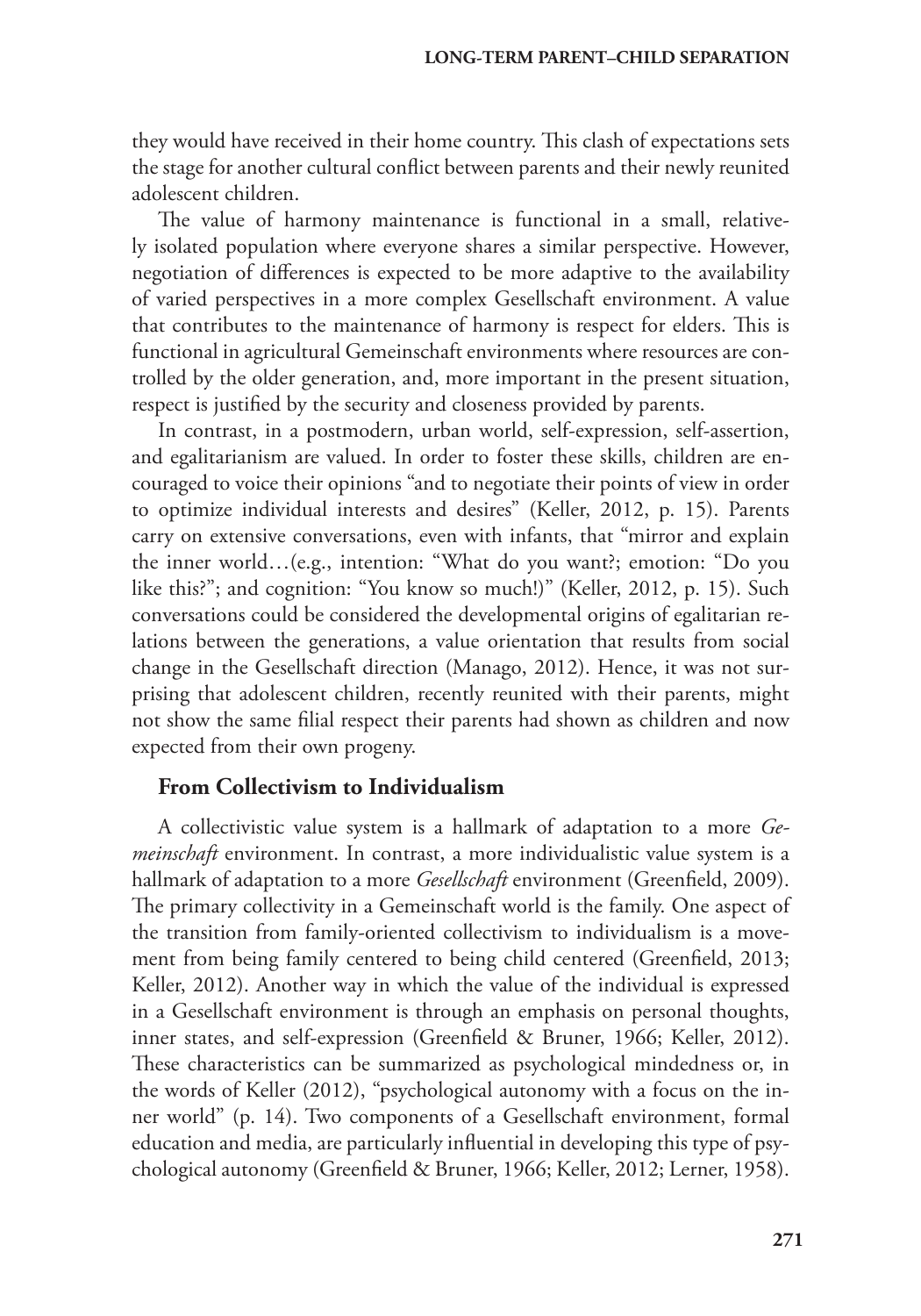# **Significance of Study**

What happens to communication, harmony, respect, interdependence, and the collectivistic perspective when families separate for long periods of time and move from more Gemeinschaft to more Gesellschaft environments in the immigration process? As global trends make long-term separation more and more frequent (Suárez-Orozco et al., 2002), this question becomes increasingly important.

When families immigrate together, the usual situation is for children to acculturate faster to the host society, often leading to high levels of conflict and reduced harmony between parents and children (e.g., Perreira et al., 2006). However, in situations of long-term familial separation in which parents immigrate to the U.S. first and send for their children years after immigrating themselves, the situation can be initially reversed. Thus, our central goal was to develop an intervention with reunited parents and their adolescent children to reduce parent–child conflict stemming from this long-term separation in the immigration process and promote intergenerational harmony. Via workshops led by a school psychologist, we aimed to scaffold intergenerational communication into a more explicit verbal form. In order to test effectiveness of a full (parents and adolescent children) versus partial intervention (adolescent children only), three intervention conditions were run (the third group was a no intervention control group).

# **Method**

# **Participants**

The study was conducted through a partnership between the Los Angeles Unified School District (LAUSD) and the University of California, Los Angeles (UCLA). Recruitment of participants took place through the cooperation of the Emergency Immigrant Education Program and a high school in South Central Los Angeles where the program was carried out. Announcements were sent out via the high school and were followed up with calls made by bilingual and bicultural members of the research team. The parents and their children were invited to attend an introductory meeting. Once parents had attended and taken the pretest, phone calls were made to maximize follow-up.

The total number of parents and adolescents who gave their consent to participate and attended at least one workshop was 21 (across 8 families), including 11 adolescents and 10 parents and/or guardians. The participation of families in the intervention was not confined to include only a parent–child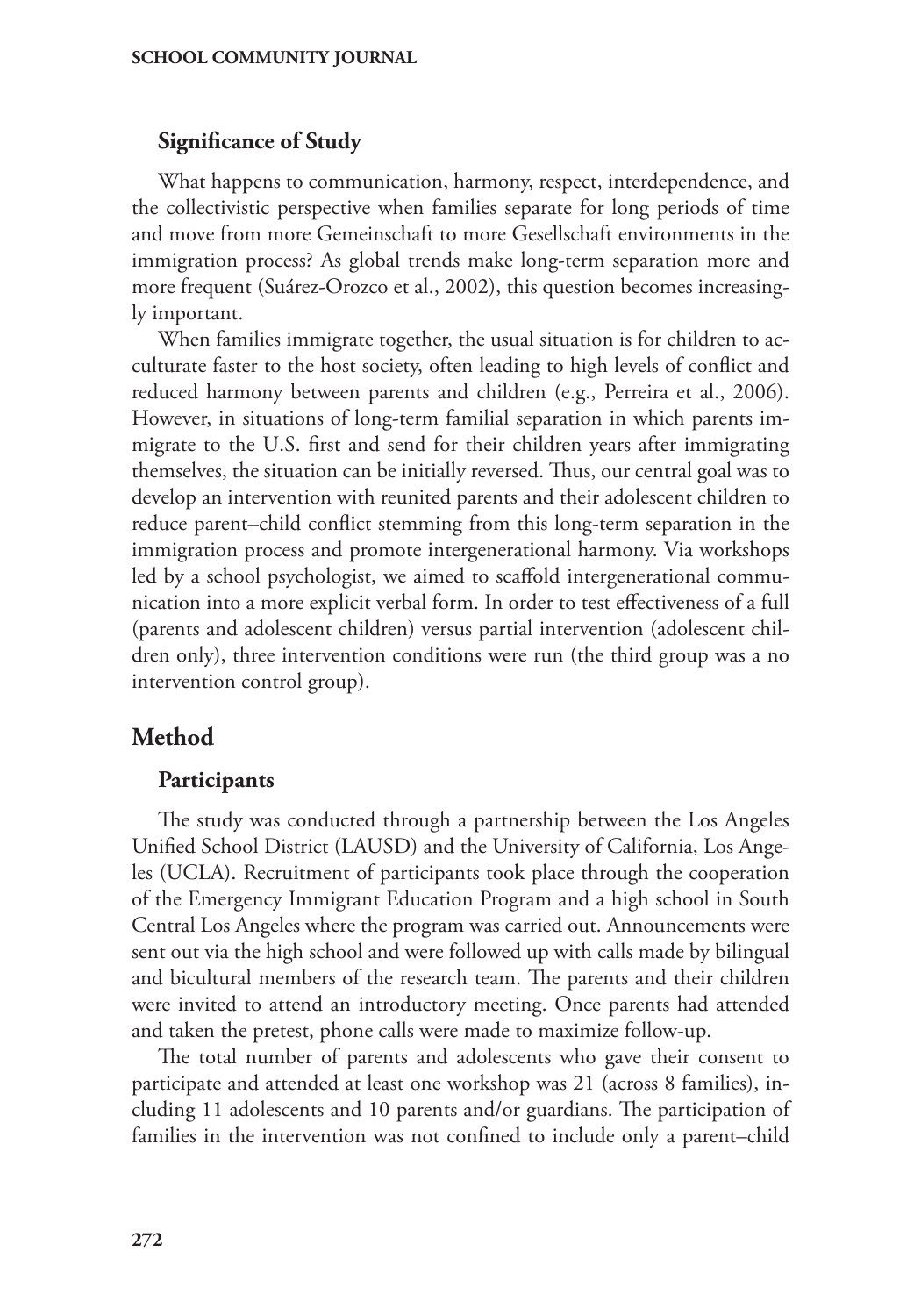dyad; the composition for families in our intervention was diverse. We accepted any adult family member or members who came to the workshops.

Given the focus of the current study on long-term separation and reunification, from the eight families who gave their consent, we rely on the experiences of six of those families who fulfilled two criteria for inclusion in the analysis: (1) the children experienced long-term separation, and (2) the families were present for the pretest and posttest. In the case of one of these families, a mother was in the study; however, the long-term separation occurred not between her and her teenage son, Wilbert, but between father and son. In another case, the separation occurred between the mother and her adolescent son, but it was the adolescent, Jorge, and his uncle who participated in the intervention. (All names are pseudonyms.)

The six families in the final sample were from El Salvador and Guatemala. Among the participating families, the average period of parent–child separation was 7.8 years (with a large range from 1–15 years). Descriptive data at the family level is presented in Table 1. Most of the families had rural origins, one of the important characteristics of a Gemeinschaft ecology. Because the countries of origin, Guatemala and El Salvador, are much poorer than the U.S., even the families of urban origin had migrated into a more Gesellschaft world.

| Group<br>Condition        | Participants                              | Student<br>Pseudonym<br>& Age     | Country of<br>Origin   | Separation<br>Length | Student<br>Time in<br>U.S. |
|---------------------------|-------------------------------------------|-----------------------------------|------------------------|----------------------|----------------------------|
| Control                   | Mother, uncle,<br>2 female<br>adolescents | Elizabeth<br>(14)<br>India $(18)$ | El Salvador<br>(rural) | 7 years              | 24<br>months               |
| Control                   | Uncle,<br>1 male adolescent               | Jorge $(16)$                      | El Salvador<br>(rural) | 1 year               | 4<br>months                |
| Partial Ex-<br>perimental | Mother,<br>2 female<br>adolescents        | Griselda (18)<br>Mariana (17)     | Guatemala<br>(rural)   | 10 years             | $\Omega$<br>months         |
| Partial Ex-<br>perimental | Mother,<br>1 male adolescent              | Wilbert (15)                      | El Salvador<br>(urban) | 8 years              | 12<br>months               |
| Full Ex-<br>perimental    | Mother, father,<br>1 female<br>adolescent | Maria Elisa<br>(17)               | Guatemala<br>(rural)   | 15 years             | 3<br>months                |
| Full Ex-<br>perimental    | Mother,<br>1 male adolescent              | Omar (17)                         | El Salvador<br>(urban) | 4 years              | 36<br>months               |

Table 1. Descriptive Information of Families Who Experienced Long-Term Separation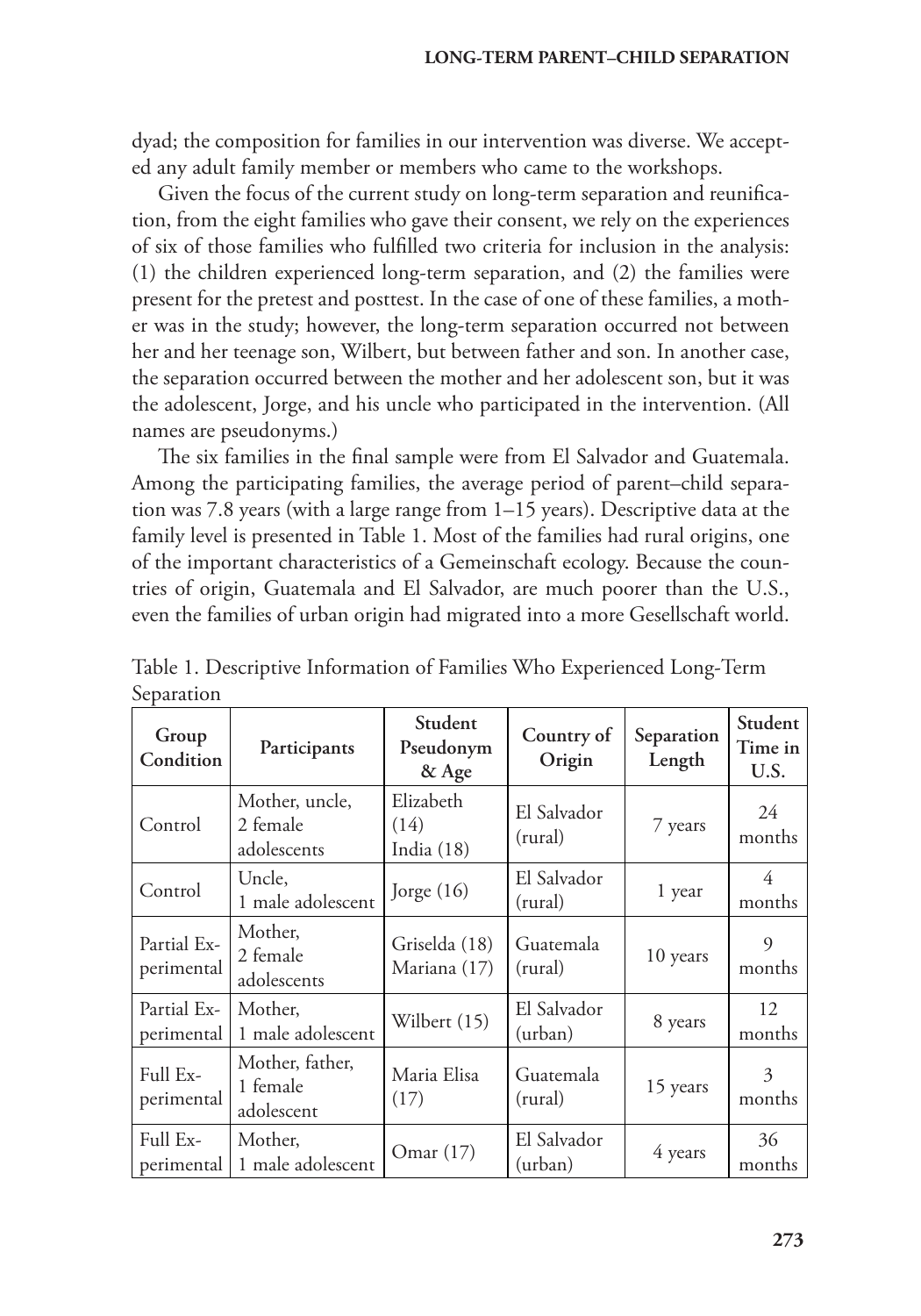Our program was carried out as part of the Emergency Immigrant Education Program of LAUSD. The program had as a criterion for participation that students had to have immigrated to the U.S. no more than three years earlier. The children had been in the U.S. between 3 months and 3 years, with an average length of time in the U.S. of 15 months. All of the adolescents were in the ninth or tenth grade of high school at the time of the intervention. However, due to differences in schooling in Central America compared to the U.S. and due to the fact that weak English skills force many students to enter the U.S. schooling system at a lower level, the age range of the adolescents ranged from 14–18 years old.

# **The Researchers**

The workshop groups were led by author Maritza Monterroza-Brugger, a school psychologist with LAUSD. She had been working with the Emergency Immigrant Education Program for 12 years at the time we began our study. More importantly, she shared life experiences with newly arrived adolescents and also had insight into what their parents were going through. Maritza writes, "I came to this country in 1980 as a 15-year-old….My younger brother and I came with my grandmother to join my mother who had been in the U.S. for 3 years. My personal experiences were indeed very similar to the students we served. The whole breakdown in communication between myself and my mother was also familiar to me, and so you can say that I had the hindsight experience of this as well, and…the understanding of how important it is to try and bridge the gap between parents and teens."

Monterroza-Brugger made her commonality with the participating families known in the first session, which was the pretest discussion between adult family members and children. A key part of the introduction is given below. In order to give a more personal sense of the communication, this introduction is presented in Spanish as it was at the workshop; the English translation is also provided:

Yo voy a empezar, y luego siguen ustedes. Mi nombre es Maritza Monterroza. Nací en El Salvador y vine a este país hace 27 años. La razon por la que vine a este país es porque cuando yo tenía 14 años en mi país había una guerra civil. Las cosas eran muy peligrosas y mi papa decidio mandarnos a los Estados Unidos a reunirnos con mi mama que ya tenía tres años de estar aquí. Usted? [I am going to begin, and then you will follow. My name is Maritza Monterroza. I was born in El Salvador and came to this country 27 years ago. The reason why I came to this country is because, when I was 14 years old, there was a civil war in my country. Things were very dangerous, and my father decided to send us to the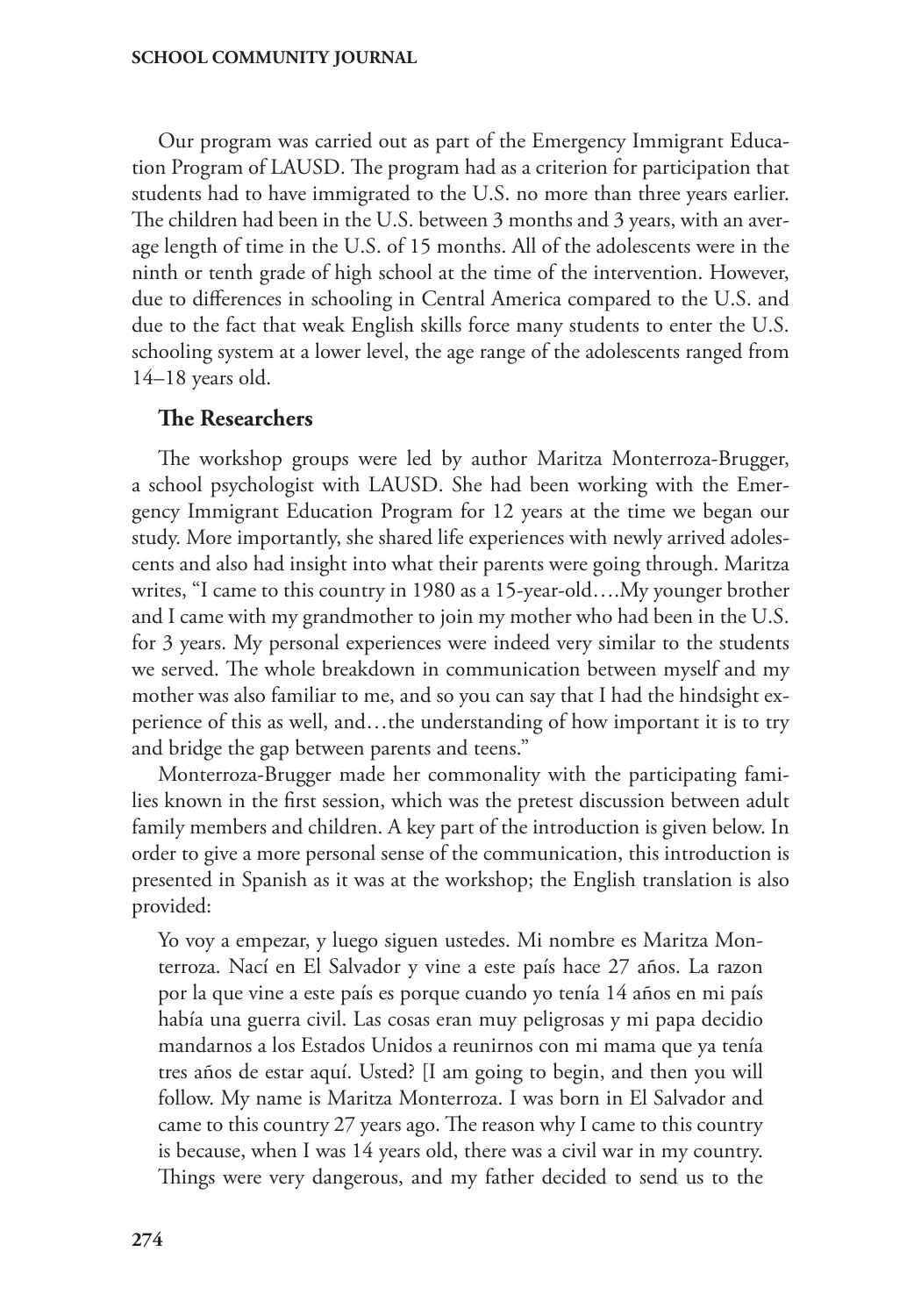United States to reunite us with my mother who had already spent three years here. You?]

Other researchers shared general immigrant and linguistic background with the participants, as well as extensive research experience with Latino populations. Author Espinoza, a developmental psychologist, is Mexican American and grew up speaking Spanish at home. Her parents immigrated to California from Mexico. As a researcher, she has been studying the experiences of Latino youth and their parents for 15 years.

Author Ruedas-Gracia, an educational psychologist, is Mexican American and was born in Southern California. Her father immigrated from north-central Mexico, and her mother was born and raised in border towns between California and Mexico. Her first language is Spanish. The city she grew up in is heavily immigrant Latino (i.e., 75% Latino and almost half of its residents are foreign-born). Thus, she grew up familiar with immigration experiences and parent–child relationships within the context of immigration. As a researcher, she has studied the experiences of Latino first generation college students and immigrant-origin community college students.

Authors Greenfield and Manago, both cultural developmental psychologists, have spent many years carrying out research on social change and human development in Chiapas, Mexico; they speak Spanish as a second or third language. Author Greenfield has also been doing research on cross-cultural value conflict in the Latino community in Southern California since the 1990s. She is one of the founders of the Bridging Cultures Project, which has yielded a number of publications, including articles in this journal (e.g., Trumbull & Rothstein-Fisch, 2011; Trumbull, Rothstein-Fisch, & Hernandez, 2003). All of the research assistants on the project had grown up in Spanish-speaking homes in California.

# **Design**

This small-scale intervention study combined case-study methodology with an experimental design, including random assignment. Participants were randomly assigned to one of three "treatment groups" with a pretest–posttest design. In the "full experimental group," both parents and their adolescent children were given the intervention workshops. In the "partial experimental group" only the adolescents were given the experience of the intervention workshops. The third group was a control group in which neither parents nor children were exposed to the intervention. All members across the three groups received English language instruction from school district English as a Second Language (ESL) teachers when they were not engaged in a workshop. All groups participated in a pretest and posttest session. Because it is often difficult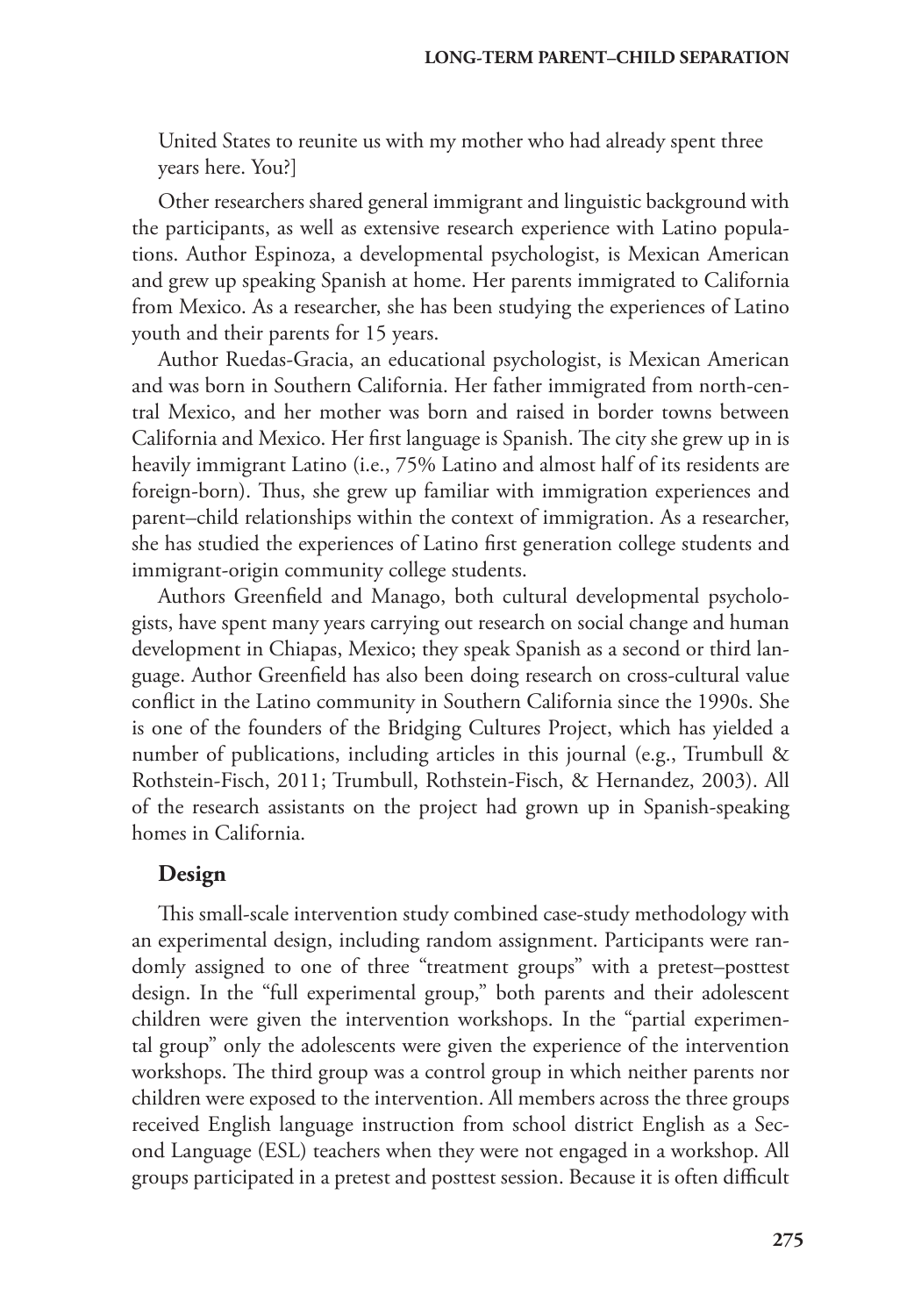to involve parents of teenagers in school-based activities and programs (Eccles & Harold, 1996), showing a positive effect of the workshops on parent–child relations by intervening only with the adolescent children might be particularly beneficial for future intervention work, hence the inclusion of the partial experimental group.

# **Procedure**

Every Saturday morning for seven consecutive weeks (with the exception of one week when the campus was closed for a holiday), we met in the teachers' cafeteria of a high school located in the South Central Los Angeles area. The first session served as an introduction to the project for the families. All sessions were conducted in Spanish, given that this was the first language for all of the adolescents and parents. As previously noted, the group leader was school psychologist and author Maritza Monterroza-Brugger.

During the informational meeting, the purpose of the workshops was described and a brief overview of some of the topics that would be discussed during the workshops was given. Parents and adolescents were also informed that not all individuals who agreed to participate in the study would receive all the workshops. They were reassured that they would all receive free English classes; these classes proved to be a great incentive for the participants. After the informational meeting, native Spanish-speaking members of the research team met individually with families to verbally explain the information presented in the consent forms and answer any remaining questions. Families were then given time to privately discuss their decision of whether or not to enroll in the study. We then randomly assigned the participants to one of the three groups that constituted the experimental design. Breakfast and lunch were served at all meetings. Babysitting by undergraduate Latino research assistants was provided for younger siblings (or they could stay with their parents).

# *Pretest*

The second session functioned as the pretest. During the second session, Monterroza-Brugger carried out in succession three parent–child group discussions, one for each group: full experimental, partial experimental, and control. Change in the nature of the parent–child interaction and communication between pretest and posttest was the focus of our analysis.

First, sociodemographic data were elicited from parents and adolescents. You have read the conversational prompt earlier (in "The Researchers" section above). Sociodemographic data such as participants' country of origin, age of arrival in the U.S., motivation for immigration, and level of education were collected in an oral group fashion because individual questionnaires can be threatening and anxiety-provoking to immigrant parents due to illiteracy or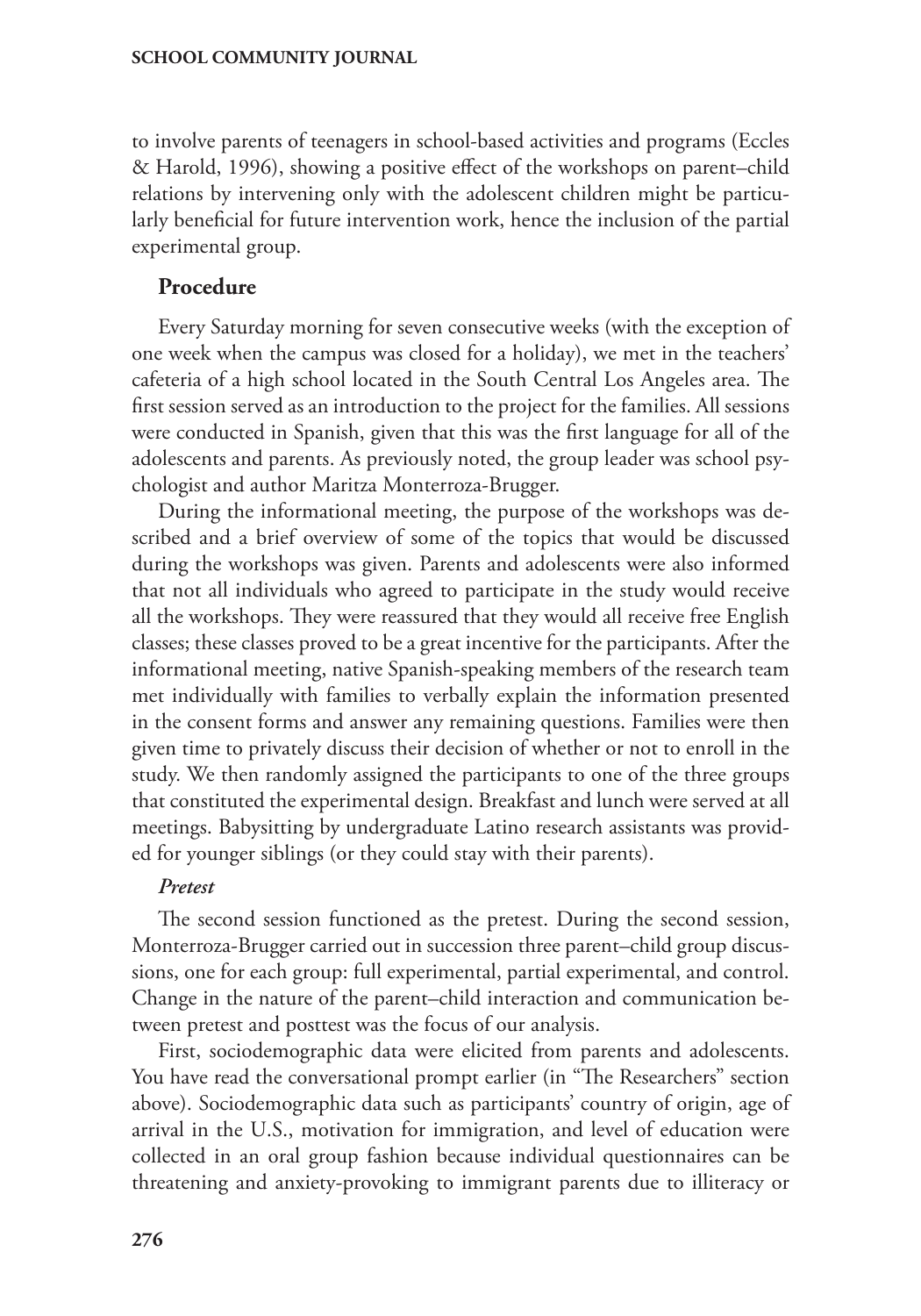unfamiliarity with questionnaires. Moreover, it was expected that implementing a group discussion format during all the workshop sessions would serve as a valued cultural modality (Delgado-Rivera & Rogers-Adkinson, 1997; Quiroz et al., 1999/2003).

### *Scenarios*

The main focus of the discussion groups was to discuss scenarios designed to elicit parent–child conflict arising from intergenerational differences in exposure to host and ancestral culture. Some of the conflict scenarios were modified from previous Bridging Cultures projects (Greenfield & Quiroz, 2013; Raeff et al., 2000/2003) to accommodate an adolescent population; others were developed through ethnographic interviews with young people who were members of Latino immigrant families. The goal was to construct scenarios that replicated the real-world conflicts of young people in Latino immigrant homes. One of the scenarios developed through our ethnographic process went as follows (Note: We present the scenarios in English, but they were presented to the participants in Spanish.):

Maricela wants to go to the 15th birthday celebration (quinceañera) of her friend on Saturday, but her parents say that she cannot go because the same day she has to go with the family to her cousin's baptism. Maricela does not think that it is fair that she has to miss her friend's 15th birthday celebration.

The group leader then asked the group: "Have you ever faced this kind of situation? How did you handle it? Were you able to resolve this conflict? If yes, how? If no, can anyone think of a way to resolve such a conflict?"

# *Workshops 1–4*

For the third through the sixth session, we conducted workshop discussions with adolescents and parents separately: two adolescent discussion groups (from the full and partial experimental groups), and one parent group (from the full experimental group). In the first workshop, we asked participants to think about the differences in daily life between their home country and the U.S. by making two lists, one describing life in their home country and the other describing life in the U.S. Group facilitator Monterroza-Brugger then explained in Spanish collectivistic and individualistic cultural value patterns using the following script:

Okay, experts have observed that some cultures follow norms that today we are going to call collectivistic and other cultures follow ways called individualistic. In collectivistic cultures there are more values to be together with the family, and family is the priority. However, in individualistic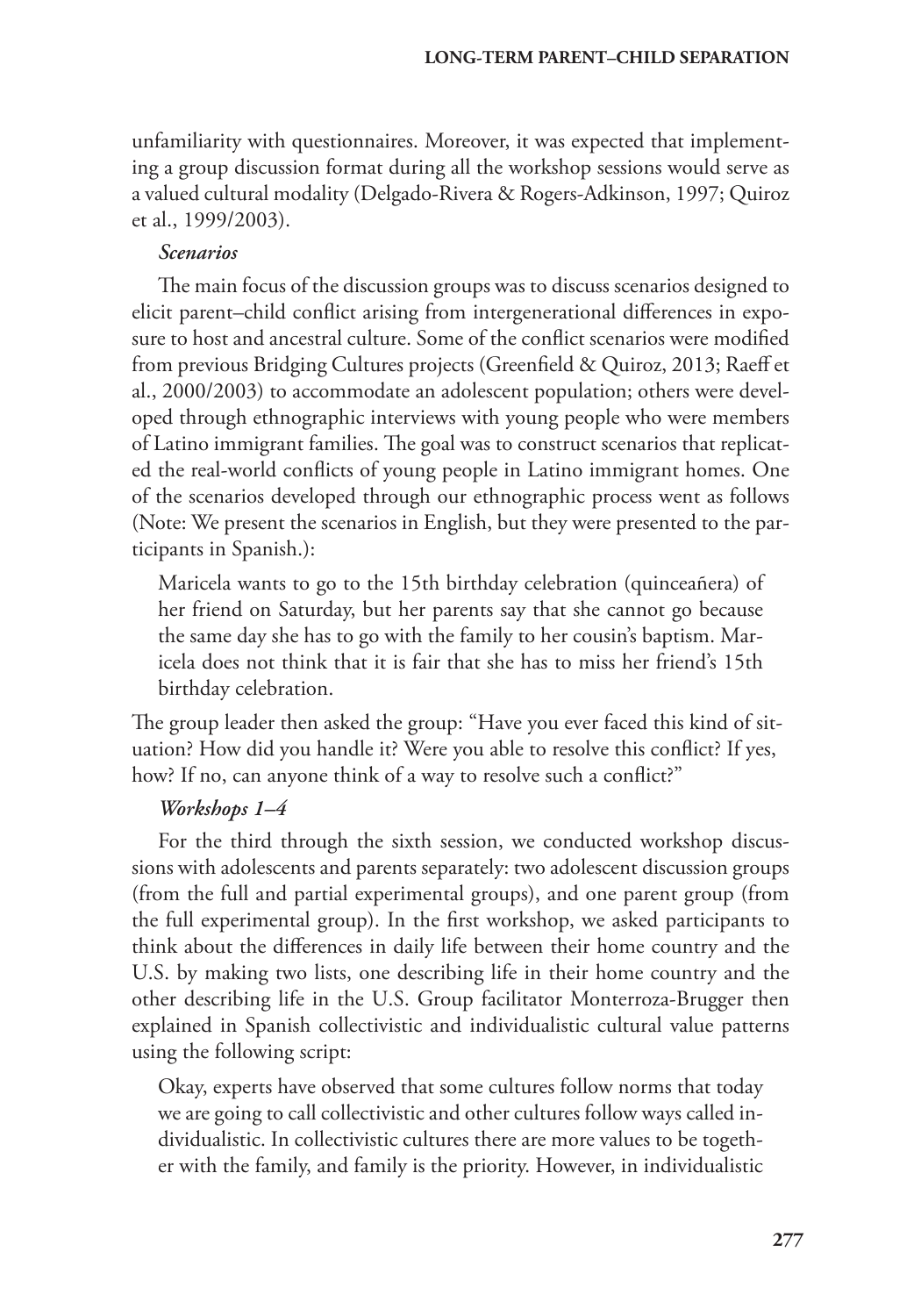cultures the priority is for people to have independence and autonomy in order to achieve much in their lives. In individualistic culture, much value is placed on people being able to take care of themselves, following their own ideas and desires, and making decisions according to their own goals. Both cultures have good things and bad things; neither is better than the other. There is just a difference in daily life between the two cultures, and as a result, there are different perspectives and morals about the individual and the family. Okay, now we are going to put a "C" in front of things on our list that are collectivistic and an "I" in front of individualistic [things].

The group participants then identified examples in their two lists, with more collectivistic values appearing in their list describing their home country and more individualistic values appearing in their list describing the U.S.

By the conclusion of this session it was becoming clear that the issue of separation, when parents and children immigrated to the U.S. years apart, was not only pervasive among the sample, but was also having profound effects on parent–child relationships. Thus, the remaining three workshops focused on facilitating explicit communication about the experience of separation. These workshops included discussions about how they felt during the experience of separation, asking parents and children to imagine themselves in the other's shoes, to think about strategies for listening and communicating with one another, and to discuss the kinds of problems that have arisen due to the pain they experienced being separated from their families. For example, the script for Workshop 3 included the following prompt (translated from the Spanish):

It is important that we do not ignore problems caused by separation then, because these can be like thorns that are never taken out. They remain stuck there to infect things on the inside. Today we are going to explore ways to diminish the negative effects of separation.

Apart from the years of separation, here we have that daily distancing, because, as you told me, here everyone works a lot and it is more difficult to share. So we are going to think about the effect of both types of separation - the separation of years and the separation of hours which is repeated almost every day of the week. Due to these two types of separation, parents and children do not share much of each other's world as they used to before they immigrated to the U.S. That is why we asked you to do this last task, in order that you learn a little more from each one. Who would like to begin with what you have discovered?

For the parent group: Do you feel that there have been negative effects on your chidren due to separation?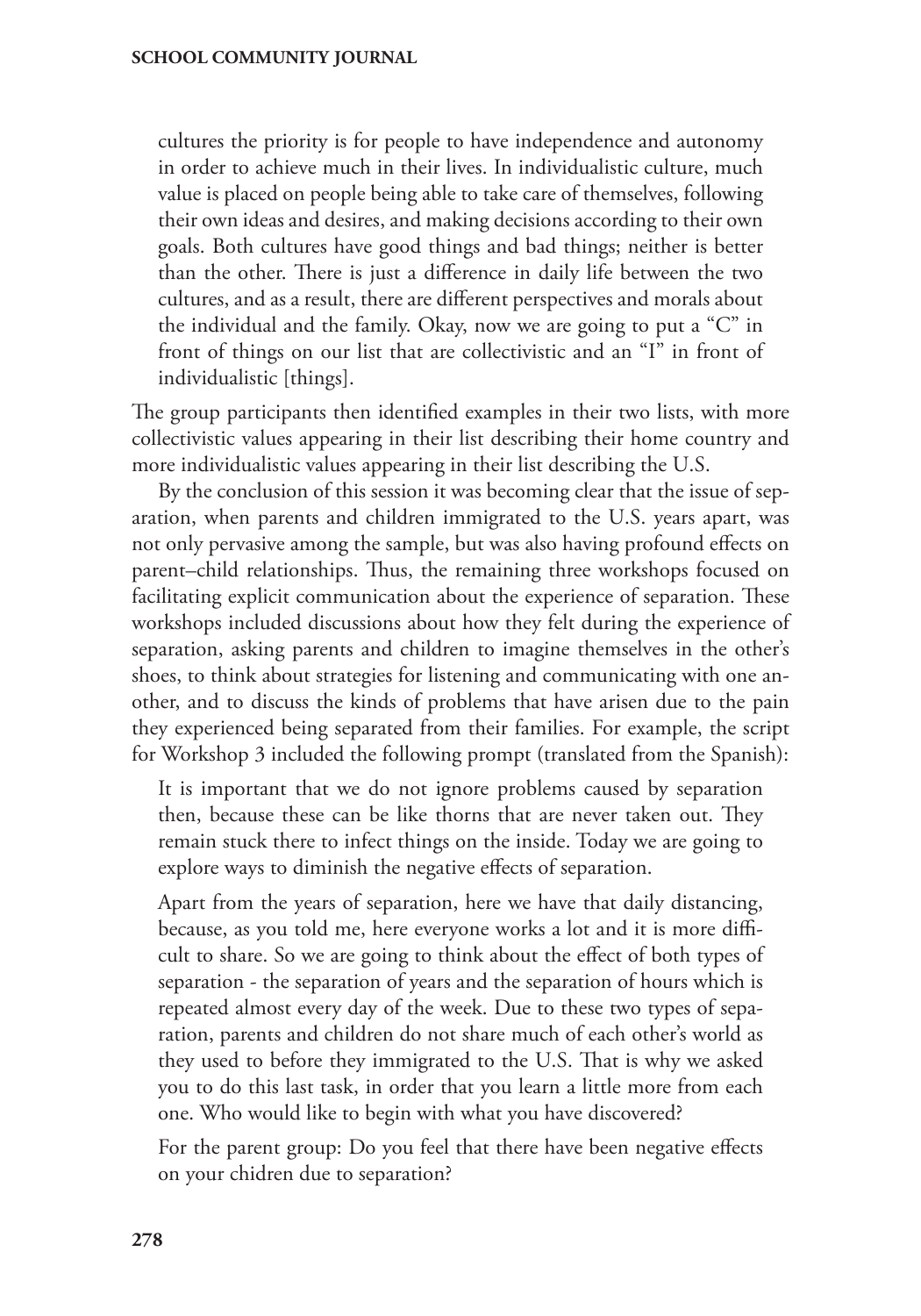For the adolescent groups: Do you feel that there have been negative effects on your parents due to separation? What are those effects? And how about positive effects? What are they?

In order to encourage more explicit communication in the home, we also asked participants to do homework between sessions. For example, after Workshop 3, we asked students to ask their parents what has been the most difficult difference between the two countries and why. We also asked parents to ask this same question to their children.

# *Posttest*

The posttest was similar to the pretest; parents and adolescents met together for the session and discussed three scenarios that highlighted similar themes (e.g., time spent with family versus friends; boy–girl relationships) as those of the first session but with slight variations. Thus, the corresponding scenario to the quinceañera–baptism scenario presented in the pretest went as follows:

Lucia, who is a high school student, has made a date to go out with her friends to the movies on Saturday afternoon. Her parents decide to visit her grandmother at that same time and want her to come with them. Lucia says that she already has a commitment to be with her friends. But her parents insist.

The group leader then asked the group the same set of questions as in the pretest. The posttest finished with new questions on parent–child communication:

- 1. What do you think is the best way that parents can make their children understand what they want?
- 2. What do you think is the best way that children can make their parents understand what they want?
- 3. What can parents do so that their children do the right thing when they or other family members are not present?
- 4. What do you believe is the best way to struggle with long-term separation?
- 5. If you realize that a father or mother has to separate from his or her children for reasons that cannot be avoided, what would you advise this person?

Answers to these questions were a focus of the analysis presented here.

# **Data Recording**

All the intervention workshops, as well as the pretest and posttest, were videotaped. Transcription of the Spanish discussions of the workshop sessions, pretest, and posttest was done by bilingual student research assistants whose maternal language is Spanish. For transcription we used the video analysis software Inqscribe.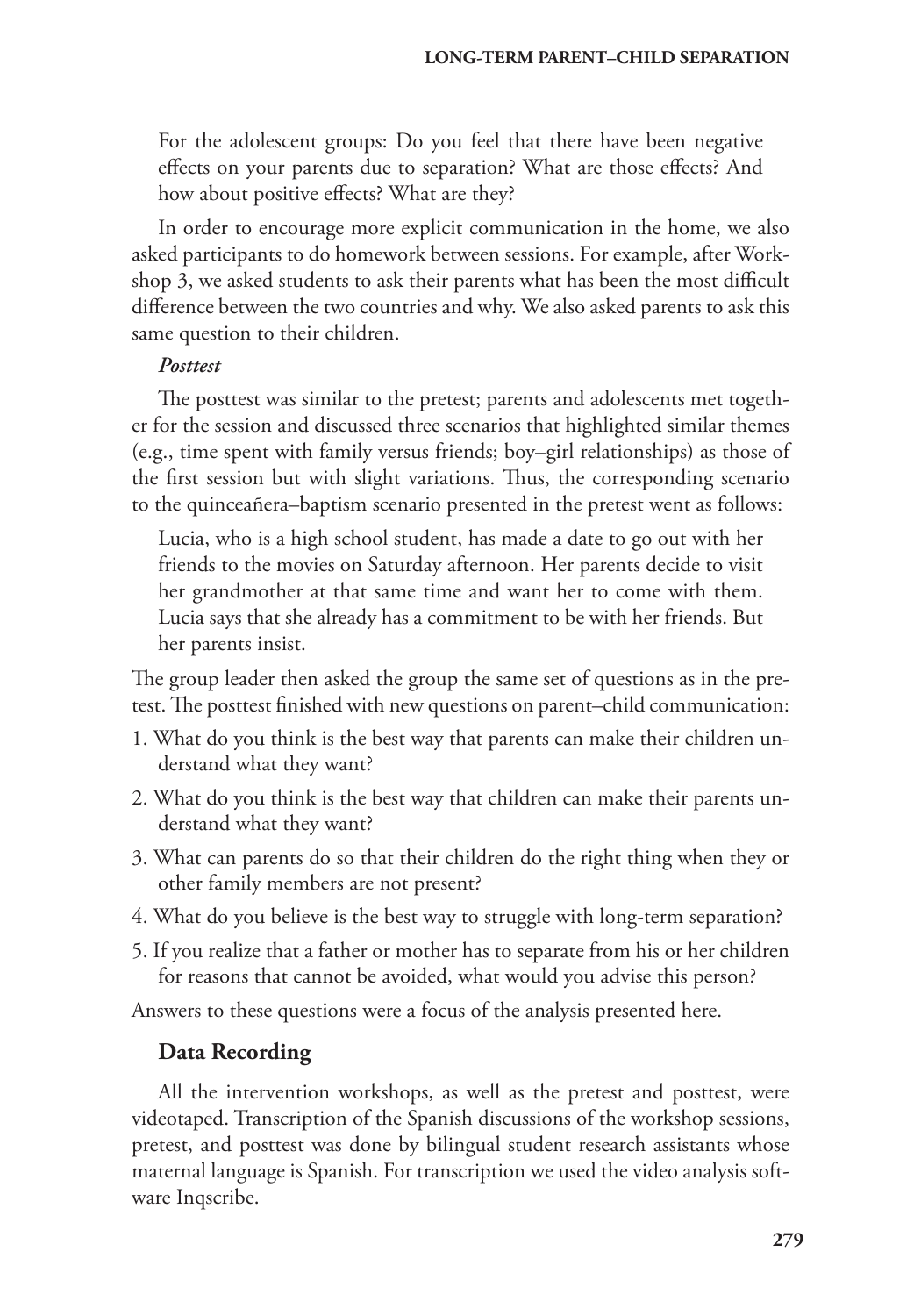# **Analysis and Presentation of Data**

Our qualitative analysis utilizes discourse analysis of video records, with a focus on nonverbal as well as verbal communication (e.g., Goodwin, 2000). Anticipating our results, we found that only those parents and adolescents who participated in the workshops learned to communicate with explicit, verbal communication in a more egalitarian way. In order to provide insight into the process of change, we present a case study of one family in the full experimental group: 17-year-old Maria Elisa and her parents. The case study is organized chronologically from pretest, through the workshops, to the posttest.

### *Interpretation of the Video Data*

Authors Greenfield, Espinoza, Monterroza-Brugger, and Manago spent a day reviewing together the pretest and posttest video data presented in this article; they were joined by Adriana Galván. They reached consensus on the interpretations presented here. Note too that author Monterroza-Brugger had led all the videotaped sessions, so she also contributed an experiential memory of what had gone on. Running notes were made during the video analysis session. This document is the backbone of the nonverbal and verbal behaviors that led to interpretations of the pretest and posttest presented in the Results.

Subsequent to the video analysis session, the videos were transcribed by three undergraduate research assistants who had served as babysitters for younger siblings during the workshops. Author Ruedas-Gracia then joined the project. She independently went through all the pretest and posttest videos, extracting quotes and nonverbal behaviors to substantiate the interpretations presented here. Ruedas-Gracia also analyzed the video data for all parent and adolescent workshops in order to document the change process for Maria Elisa and her parents in the full experimental group; her analysis, contained in an extensive written report, included Spanish quotes to substantiate interpretations. This report was utilized in this article to substantiate a number of points with specific quotes.

We begin the results section by analyzing the difficult parent–child issues that arose in the pretest. We continue with our detailed case study of the change process. We conclude by summarizing the process in the other five dyads, organized according to treatment group. Although the workshops took place in Spanish, we present only the English translations, unless there is reason to focus on a particular Spanish expression, in which case it will be presented in both languages.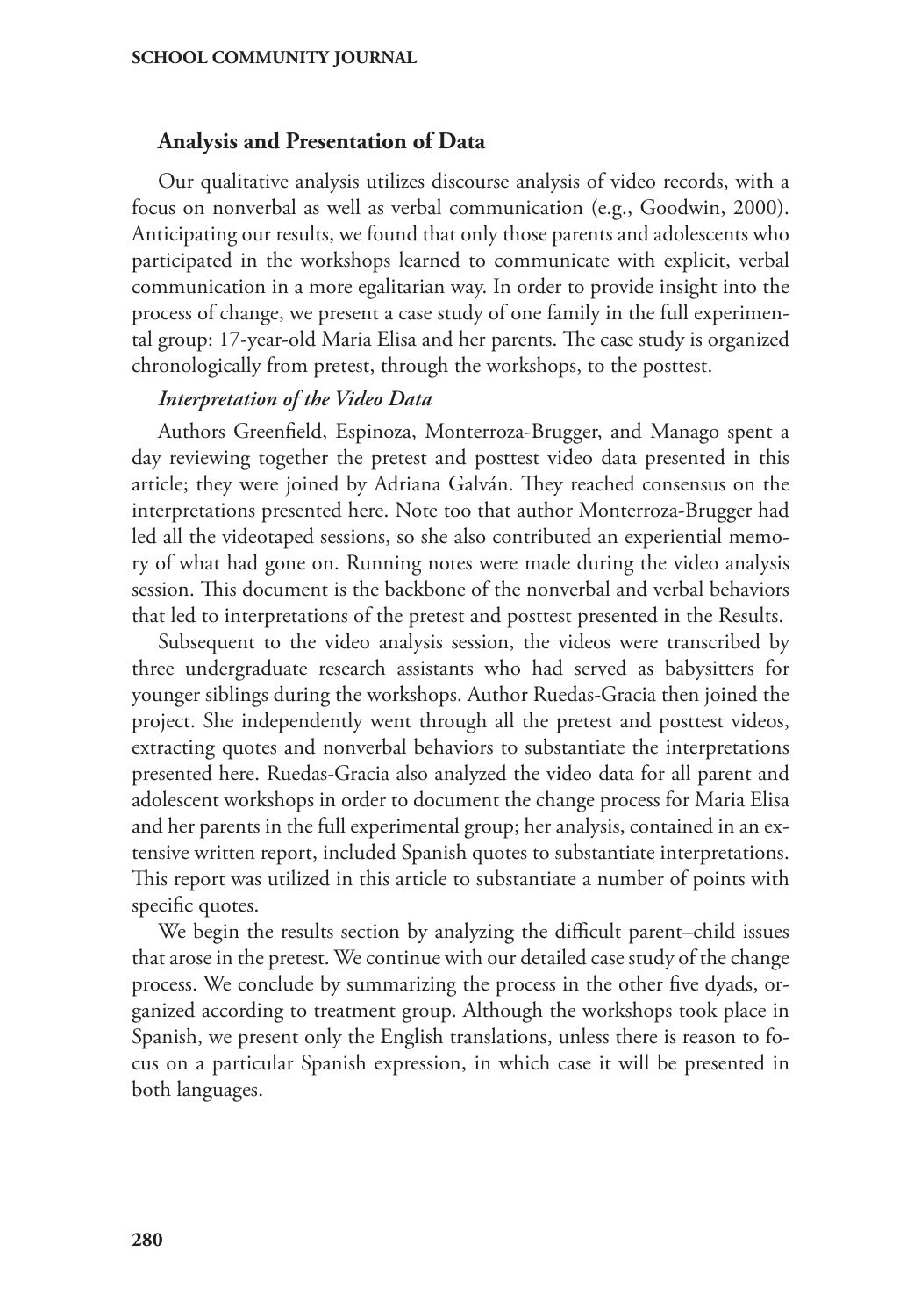# **Results**

# **Pretest: Issues of Most Importance to Participants**

A point of discussion that was planned for the initial session was the topic of intergenerational value differences. However, a different topic persistently arose among the parents and adolescents during the initial sessions: the topic of separation. Virtually all the children, when asked in the survey instrument why the separation had occurred, were very clear on the answer: To get ahead. Although the perceived motive was positive, it was clear that the separations caused great emotional difficulty on both sides.

During the pretest session, the participants were asked about the length of their separation and the reason why the separation occurred. Martina, a mother in the full experimental group, talks about the separation she had with her son Omar. As she talks about the time spent apart, Omar "looks very uncomfortable and sad" (notes from researchers' video analysis session). Omar had stayed in El Salvador for four years, separated from his mother.

Also, during the pretest in the partial experimental group, a mother, Cruz, begins to cry as she describes her motives for leaving her two daughters Griselda and Mariana in Guatemala for 10 years; "the reason I am here is to give a better life to my kids. That was my dream, and thank God I have achieved it." Interestingly, one of her daughters, Mariana tells the group that the reason she came to the U.S. was "to get to know my mom" *a conocer a mi mama.* Mariana's use of the word *conocer* highlights a process that other researchers (e.g., Forman, 1993) have described in which children and parents who experienced a prolonged separation report that upon reunification they feel like they are meeting a stranger.

# **Case Study of Change in the Full Experimental Group (intervention workshops for both parents and their adolescent children)**

### *Background*

Just three months before the start of this project, Maria Elisa moved to the U.S. to reunite with her mother and father after a 15-year separation. In the years before migrating to the U.S., she was living in a rural area of Guatemala with her grandmother. She completed the eighth grade in Guatemala and pursued a degree in cosmetology. Her father lived in a rural part of Guatemala and, after working in Guatemala for 10 years in the army as a truck driver, moved to the U.S. When Maria Elisa was a child, her mother, who grew up in an urban area, made a living in Guatemala buying and selling coffee. She left Maria Elisa and her two older daughters to join her husband in the U.S. when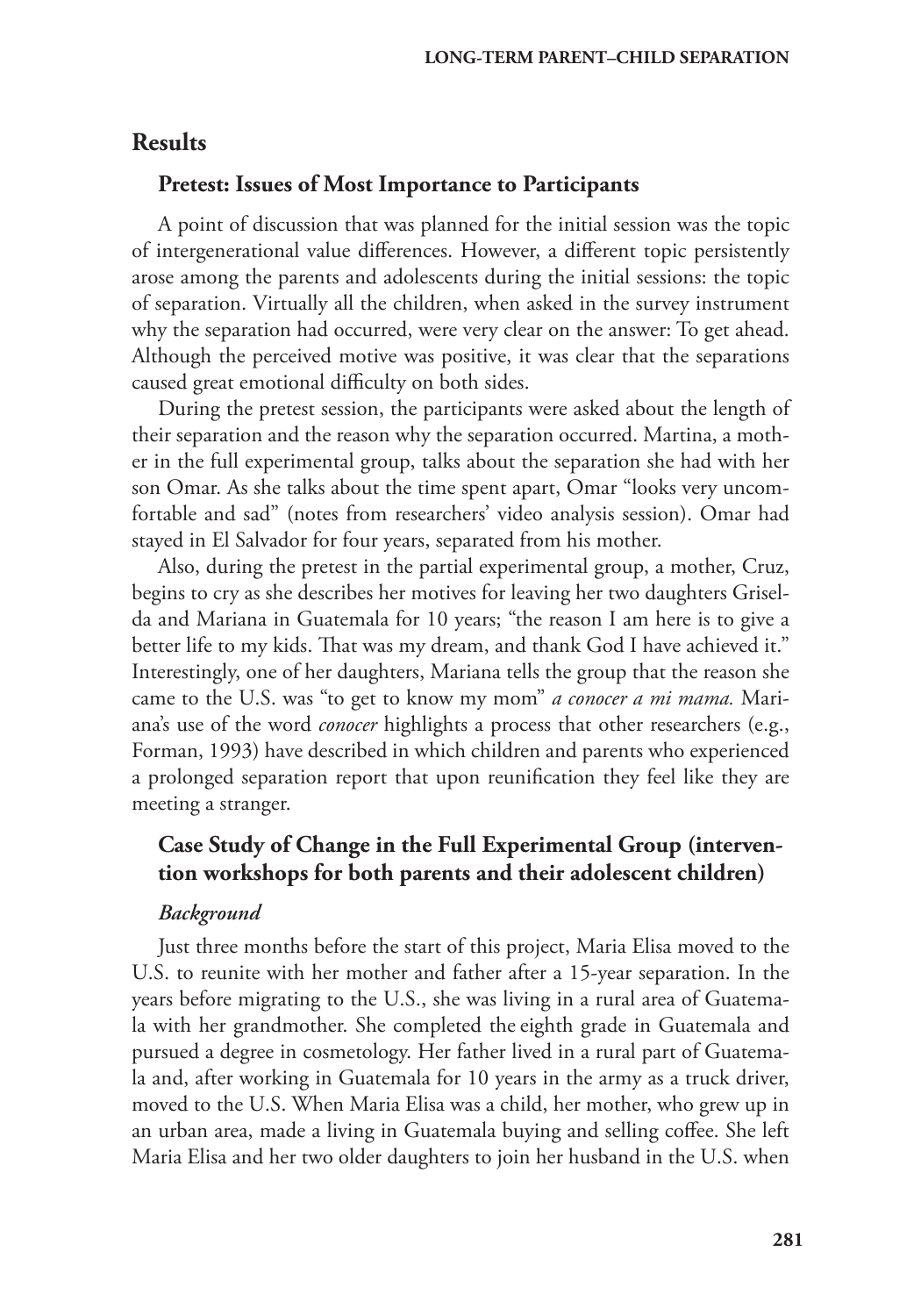Maria Elisa was two years of age. The parents' reason for immigrating to the U.S. was to provide a better life for their children by sending remittances back to Guatemala and setting up an avenue for eventually bringing the children to the U.S. Maria Elisa's reason for coming to the U.S. was "to be with my parents and to get ahead."

### *Pretest Discussion*

In the pretest, Maria Elisa explains that she has come to the U.S. to get ahead. Like her father, she believes the U.S. provides that opportunity to get ahead. Although the intention behind immigration was to benefit the children and the family, the emotional disturbance that this separation caused for the family was significant. During the preintervention discussion, Maria Elisa's mother broke down in tears as soon as she spoke about leaving her children to move to the U.S. Maria Elisa's mother describes how difficult it was to leave her children behind, "I left my kids when they were very little and, well, what can I tell you, I came here also to get them ahead…the situation for us also has been very hard." While Maria Elisa's mother is speaking, Maria Elisa's father clears his throat and looks down, also fidgeting a bit like Maria Elisa. Her father holds back tears as he describes leaving her behind in Guatemala for about 15 years.

During the pretest, Maria Elisa's mother reiterates how the separation caused both her and her husband emotional turmoil by explaining that, "what has made us the saddest are our kids." Maria Elisa's dad repeatedly clears his throat and shakes his leg while he speaks quietly about why he came to the U.S., explaining why he initially left his family. His demeanor while discussing this topic is different from his demeanor when discussing other issues; this difference shows the level of discomfort he feels about initiating separation. Throughout this preintervention session, Maria Elisa is extremely quiet. She speaks only when spoken to, and provides only quick, short answers. In terms of physical space, Maria Elisa and her mother are sitting about two feet away from each other, while Maria Elisa's father sits a bit off to the side, about five feet away from his daughter. The family does not smile at each other and rarely look at one another as they speak. Overall, their postures are very rigid and stiff.

For most of the scenario discussions, Maria Elisa's answers are simply reiterations of her mother's answers or minimal responses to the leader's questions about the scenario. For example, she reiterates her mother's response to the third scenario where families are asked what they would do in a situation where a child wants to attend a school field trip to Washington D.C., where both male and female students will be spending the night in the same hotel. Maria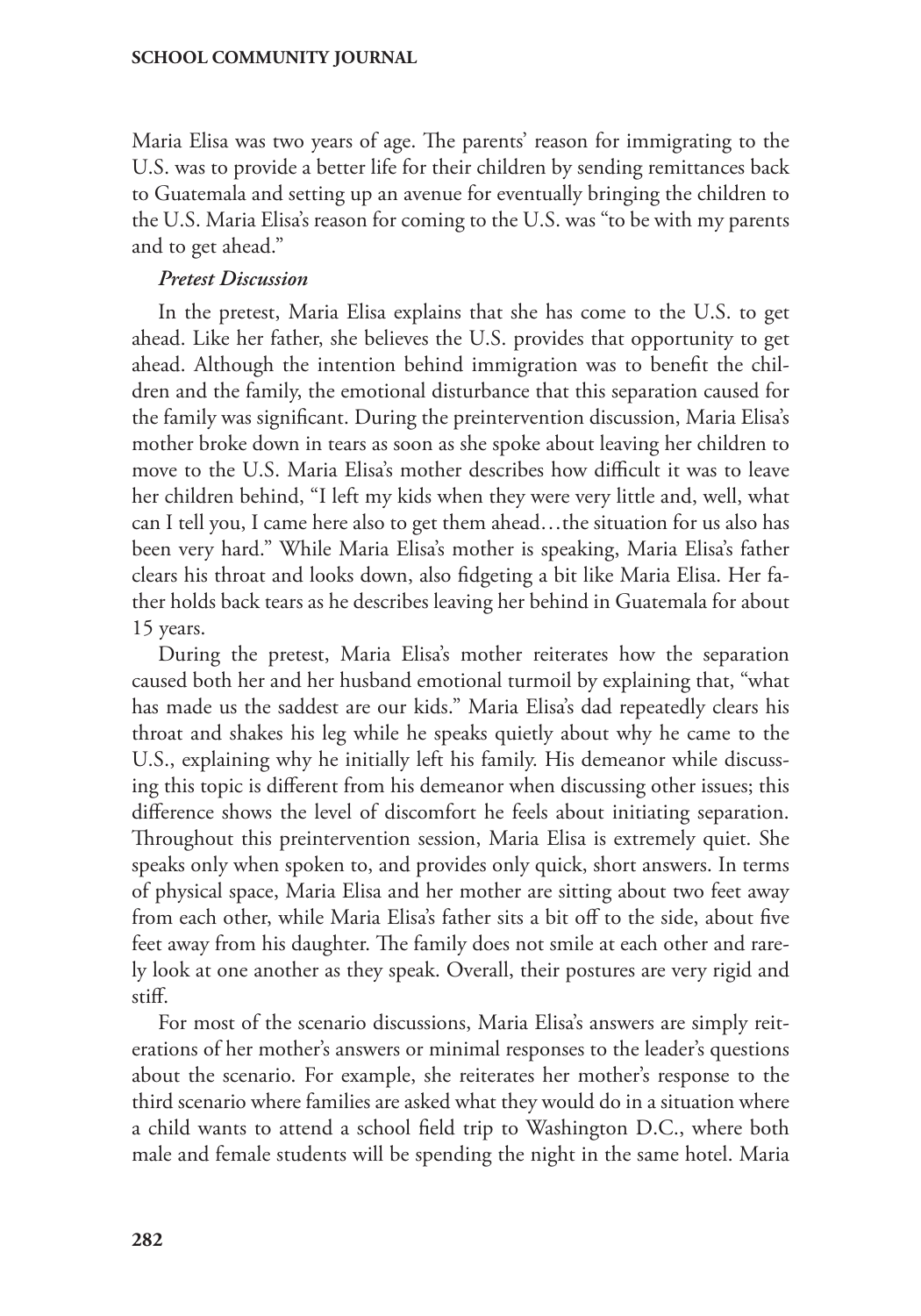Elisa's mother responds by stating that the children cannot be trusted on the trip. Prompted to answer the same question by the psychologist, Maria Elisa responds, "the parents are right [to not trust the child on the trip]."

Throughout the preintervention session, Maria Elisa's mother often sides with the children in the scenarios. Yet her responses also reveal defensiveness about her authoritarian parenting decisions and a lack of acknowledgement of the importance of collaborative problem solving with adolescents. For example, after hearing the pretest scenario about a conflict between attending to a friend's quinceñera and a family baptism, Mary Elisa's mother agrees with her father that the daughter has a right to go to the quinceñera party. However, her daughter calls them out on this, saying that her parents do not let her go. Her mother then justifies her practice by saying that she doesn't let her go out because she is new to this country and is too young to ruin her life. When Maria Elisa is asked directly about her opinion on this scenario, she starts to cry.

As another example, in presenting the second scenario, the psychologist asks if the child should take classes to help him go to college or if he should help out in the family business instead. Maria Elisa's mother expresses that,

to me, academics is the priority because business in this crisis can go under, and the child? What will happen? He will get stuck doing what we [the parents] do to work, doing any job that is in front of us to earn money for our children to be prepared, and for me, that is the important thing. That they prepare so that then later in the future they know how to lead their life in a better position.

Although she sides with the child, she looks at it from the point of view of the parents. Moreover, she focuses on the struggles the parents have had to go through, perhaps as a way to justify the difficult choices that she herself made. Also, she does not acknowledge the desires of the child in this situation.

Although she acknowledges Maria Elisa's maturity, she still shows doubt about Maria Elisa's decisions. For example, she explains that she trusts Maria Elisa but still requires a note from school if she is to do something school-related. "She should go…but she must turn in the note they give from the school. If she tells me she has to stay [at school] an hour? Ok, bring me the note from the school, and I will sign."

When her mother speaks about their relationship, Maria Elisa can be seen pursing her lips. However, she does not speak.

# *Workshop 1: Adolescent Workshop*

For the first workshop, the psychologist explains that they will focus on the differences between life in their country of origin compared with the U.S. During this initial workshop where parents are not present, Maria Elisa tells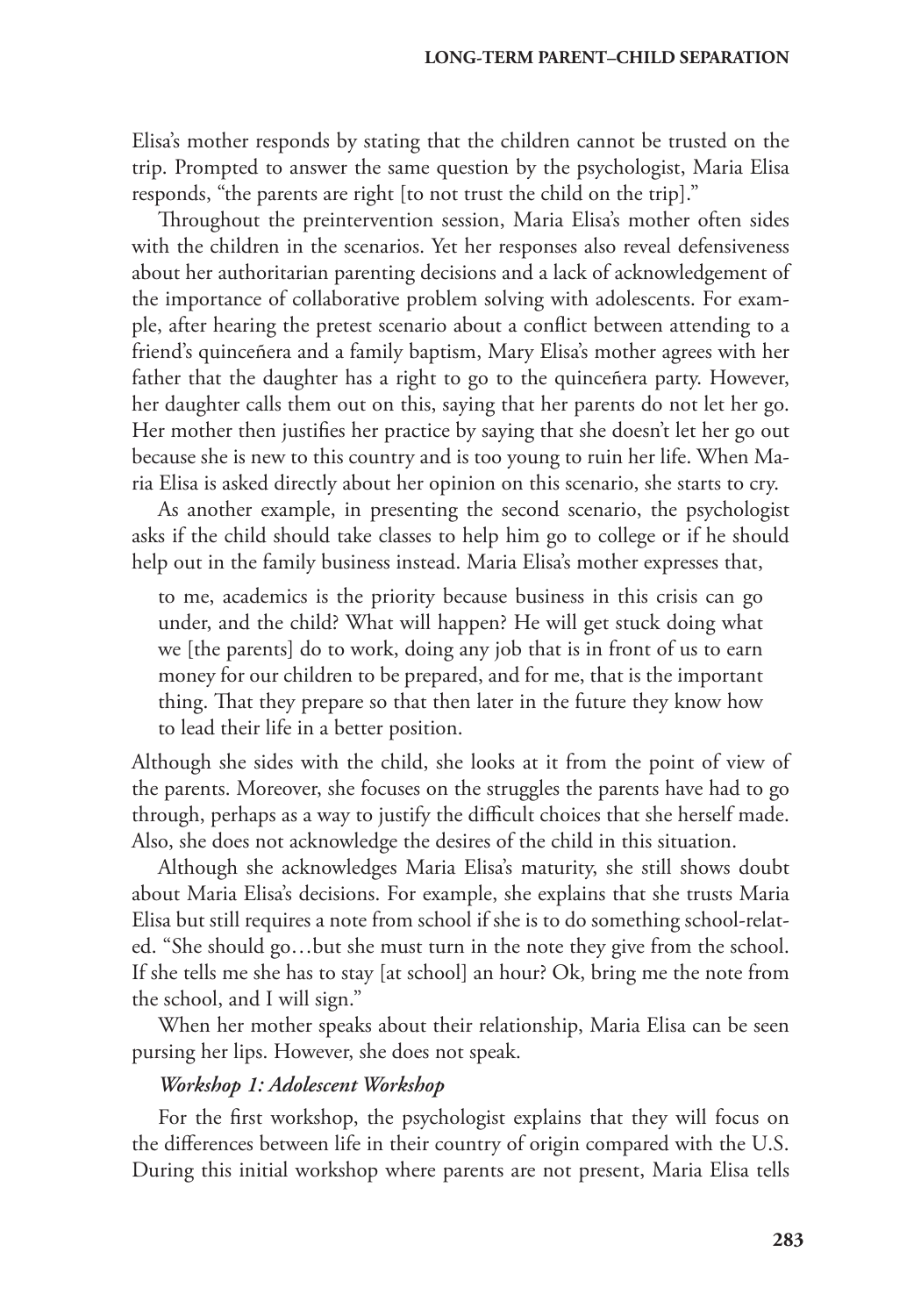the psychologist that here in the U.S. there is no liberty. Her parents are very strict, and she can't go anywhere without taking her younger brothers with her.

To me, there is no freedom here because I have nothing, and over there [Guatemala] I did.…Here, [I don't have any freedom] because I am with my mother, and if I go out, I have to go out with my brothers. So I just don't go out. And, no, I don't have any freedom.

The strictness of Maria Elisa's mother is a product of the parent's feeling that the U.S. is a dangerous place for a child. This is expressed by her comment, below, during Parent Workshop 1.

# *Workshop 1: Parent Workshop*

From the start, there are comments by Maria Elisa's mother that show how she is still defensive and parent-oriented. She reiterates her purpose for coming by saying, "we came to give a better opportunity to our children, what we didn't have." She attributes her family's well-being to her parents' good childrearing. She tells the psychologist, "We are a healthy family…thanks to our father who, well, I send blessings from here, and my mother who knew how to educate us." To Maria Elisa's father, the U.S. offers an opportunity to succeed and grow. This is an opportunity he feels is not available in Guatemala. Maria Elisa's mother, however, is very negative in her perception of a child's life in the U.S. She believes there are a lot of dangers everywhere, "in every corner." She exclaims, "We want to save our children…I want to save my children from all the bad that exists."

In the parents' first workshop, one can see the perceptions and opinions of the parents and the way in which it is directly affecting Maria Elisa. Maria Elisa is not seen as a mature, independent, capable 17-year-old. Instead, her mother's fear translates into not trusting her daughter and not trusting the outside environment in which they live. Maria Elisa's mother applies the same rules to her 17-year-old daughter that she applies to her six- and eight-year-old younger sons. Because the parents were not with Maria Elisa, their oldest child, during most of her adolescence, we can conclude that they are likely unfamiliar with parenting an adolescent. (Note: The family did not attend the second workshop. Hence, we skip to Workshop 3.)

# *Workshop 3: Adolescent Workshop*

Maria Elisa seems a little more relaxed in Workshop 3. She elaborates when prompted by the psychologist, in contrast with her previous method of giving short, truncated answers. Her body language is more relaxed. She is more slouched and no longer repeatedly brushes her clothes. While the psychologist and other students are speaking, Maria Elisa smiles with the group. She jokes and smiles at the girl next to her.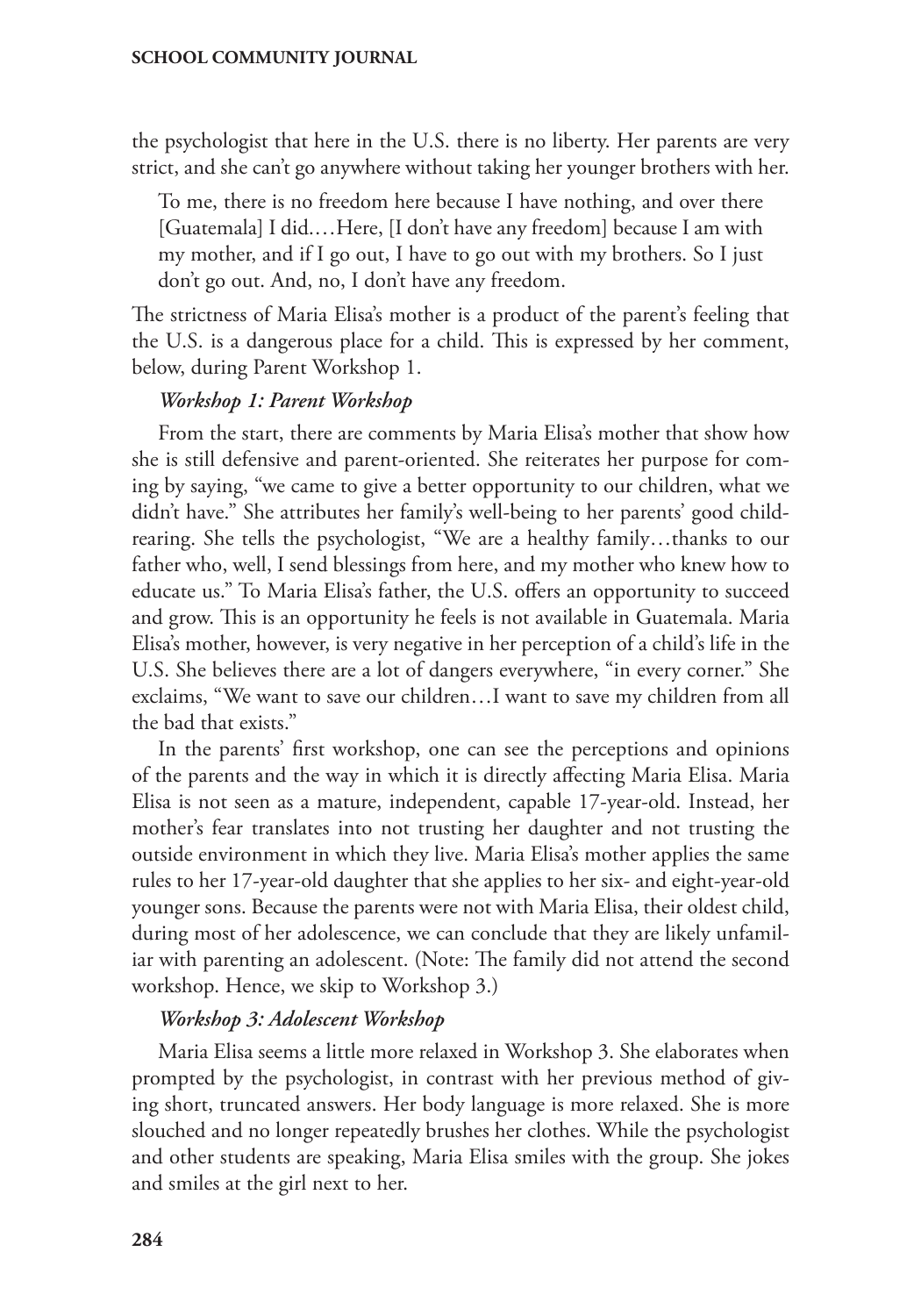This workshop focused mostly on the topic of separation. The psychologist reflected with the adolescents on how the time spent apart from their parents may have caused problems with communication. The adolescents were asked to reflect not only on the long-term separation they had experienced but also on the day-to-day separation they still experience due to their parents' work schedule. The psychologist asked the group, "Have there been negative effects of the separation?" Maria Elisa responds, "I feel like if I were with a person… yes, I love her very much, but no. I feel something in my heart that doesn't let me be well." When the psychologist asks if Maria Elisa would have liked to stay in Guatemala and have her mother help her there, Maria Elisa tells the psychologist that she would have liked to, but that her mother "…doesn't like talking about that." We can then see that Maria Elisa perceives barriers to honest communication.

# *Workshop 3: Parent Workshop*

Although they are in separate workshops, the parents, like Maria Elisa, show less rigidity in their physical demeanor during this workshop. In the parent workshop, the mother can be seen looking down and leaning back in her seat, contrasted with the rigid and stiff posture observed in the pretest video.

However, a great disparity in the family's perceptions of the separation is also evident as the parent workshop unfolds. At the start of the workshop, the psychologist asks if there were any negative effects of the separation. Maria Elisa's mother says, "No, because our relationship is very beautiful." Her father says, "No, we feel very good. We didn't feel any changes." Concerning Maria Elisa's reactions to leaving Guatemala, her father says, "She didn't feel a change. She feels happy." Thus, the parents believe (or are unwilling to admit the contrary) that Maria Elisa has coped well with both her separation from parents and the move from Guatemala and that they have a great relationship. As we have seen, Maria Elisa feels very differently.

As the workshop continues, the psychologist gives the parents a little insight into what Maria Elisa and immigrant adolescents in general may be feeling when they are adjusting to a new way of life. At this point, we see the parents, especially the mother, paying close attention to the psychologist and seeming to process the information. The psychologist tells the parents that "talking is very important in this country. Especially because we don't have that same way of life that we had in our countries, we must talk." She also goes on to tell the group that, "when we talk with our children, it is important that they not feel attacked."

The impact of this advice can be seen later when the psychologist asks how the parents can help the adolescent make the right decisions. Maria Elisa's mother answers, "Look, it's by talking. By talking about how one may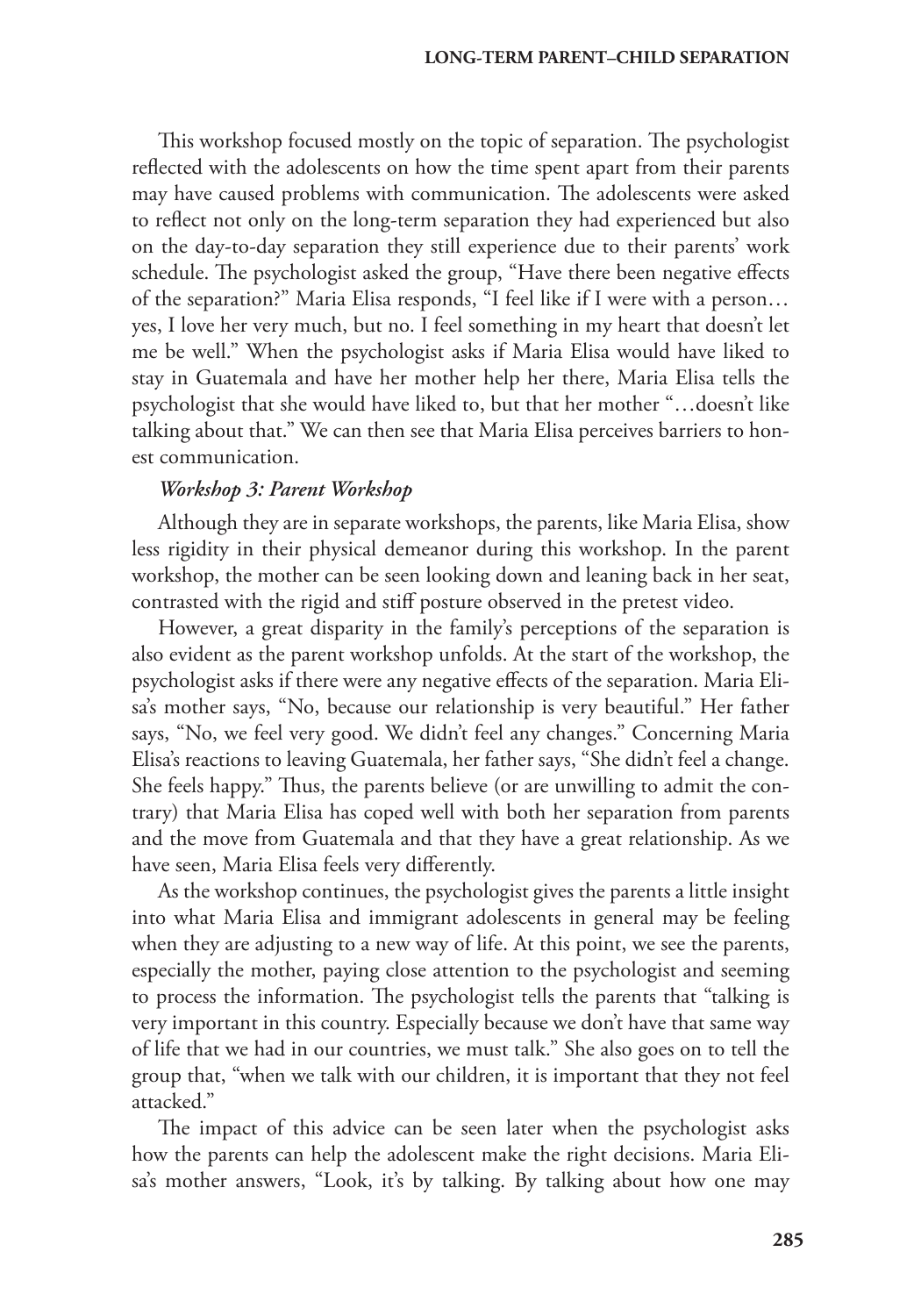understand, how the child will understand." Soon after, Maria Elisa's mother specifically asks the psychologist, "But what is the best way to talk with an older child?" The psychologist responds: "It is very important to listen, so that the adolescent can trust talking to you. Sometimes, we must let some things pass. They should feel more freedom and trust in bringing friends." The fact that Maria Elisa's mother asked this question shows that she is becoming aware not only that there should be more communication, but that she can and should develop specific communication skills in order for the conversation to be more effective. Equally important, Maria Elisa's mother is reflecting on her own inexperience in rearing an adolescent versus a child.

The psychologist goes on to explain how immigrant children in the U.S. are acculturating differently. She says, "We Latinos communicate with actions…. Here, your children are exposed to another form of communication. They are exposed to communication with words. Therefore, it is important to find words to help communicate with our children."

# *Workshop 4: Adolescent Workshop*

In Workshop 4, Maria Elisa's ongoing resentment towards her parents is evident. She has not done the assigned homework of asking her parents what has been the most difficult difference between the two countries because her parents "never tell me anything….They send me to go do something." The psychologist tells the group that they must be proactive in communicating with their parents. This advice has an impact on Maria Elisa. As the workshop comes to a close, the psychologist asks the group what they would like to see in a next workshop series if there were to be one. Maria Elisa speaks out and says she would like to learn "how to communicate better with our parents, so that they can understand."

# *Workshop 4: Parent Workshop*

In this workshop, Maria Elisa's parents are realizing the importance of reciprocal verbal communication. In Workshop 3, Maria Elisa's parents talked about speaking to their children about what people to associate with and call friends. However, they did not take their daughter's thoughts and feelings into consideration. Maria Elisa's mother now expresses that she can help her daughter not only by talking to her, but also by letting Maria Elisa communicate freely. When the psychologist asks Maria Elisa's mother how she could help her daughter deal with the separation that immigration caused, she states that it is by "…talking, talking, letting her speak so that she can let everything that she is feeling out. When she has nothing left to say, then her heart will be happy."

Maria Elisa's father stresses communication as Maria Elisa's mother is speaking. He reiterates that, "Communication is very important…." When the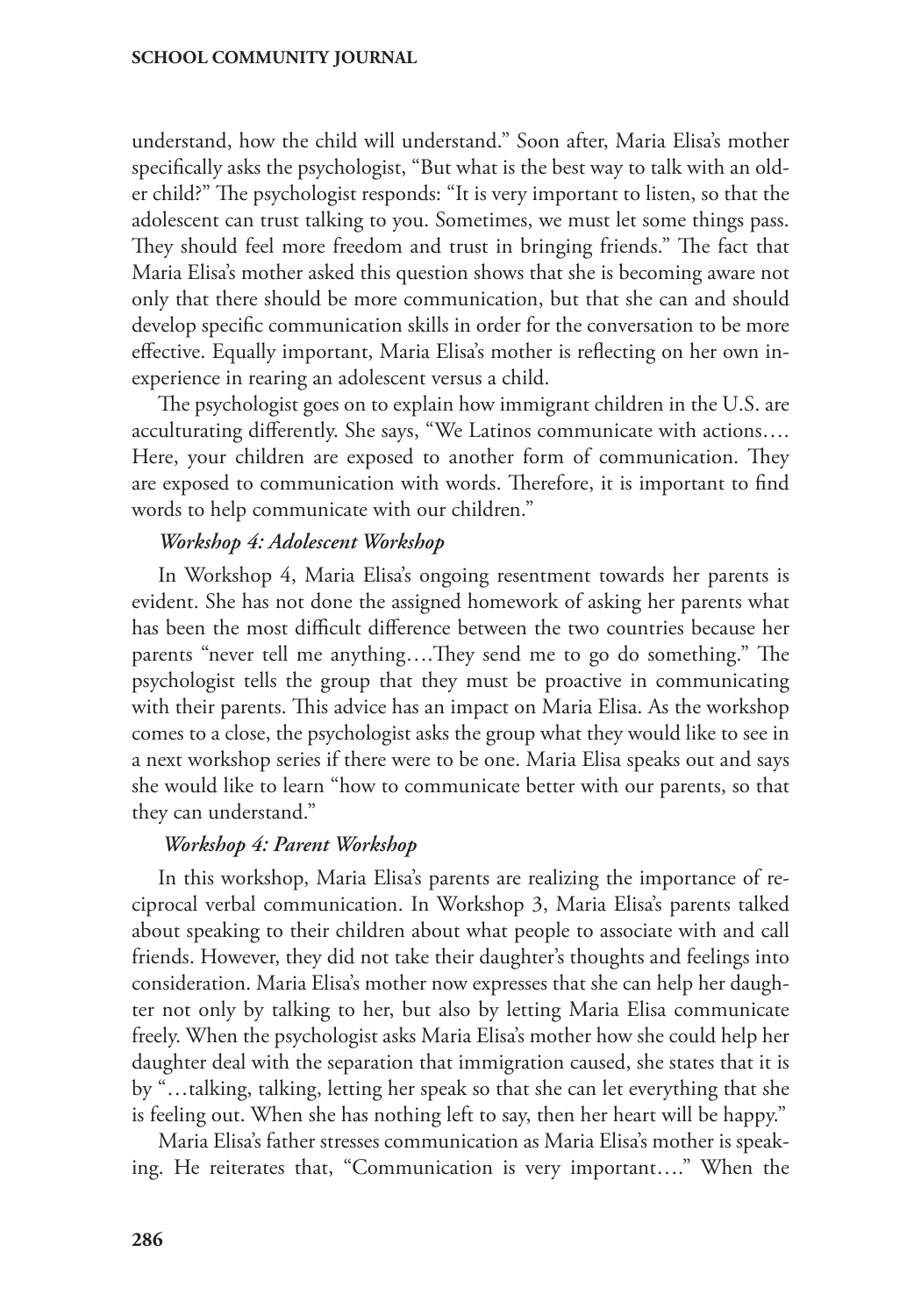psychologist thanks the group for participating in the intervention, Maria Elisa's father tells her that, although it was out of their way and an effort to attend, it was "very important." Maria Elisa's mother acknowledges that her daughter has had to deal with many issues as she tells the psychologist that "She has led a very different life." In other words, the distance and serial migration has created multiple perspectives that she is now beginning to understand.

# *Posttest Discussion*

By the postintervention discussion, in which parents and children are once more together, Maria Elisa is able to look at her parents and disagree with their opinions in a more straightforward, less passive-aggressive manner. During the first scenario of the postintervention discussion, Maria Elisa voices her opinion that the child should be allowed to go to the movies, even though her parents still believe that the child can't be trusted with so much freedom. Voicing her opinion contrasts with her silence in the pretest. She fidgets much less and smiles much more. She even laughs with her mother during part of the discussion. This sign of a positive relationship with her mother is a sharp contrast to crying in the pretest when she is asked her opinion on the parallel scenario or to pursing her lips when her mother talks about their relationship.

Maria Elisa's mother notes that there has been more talk at home, saying that she and her daughter were having long conversations. The mother valorizes explicit verbal communication and egalitarian relations between the generations when she says, "We need to talk to them so that our kids can trust us and talk to us" and "through talking everything can be understood." Maria Elisa's father continues in the same vein: "They need to talk about their problem or what it is that they want and what it is that they like, what it is that they don't like in us." At the start of the workshop, Maria Elisa's father actually moves his chair closer to his daughter, something that he did not attempt to do in the pretest. Both parents smile at Maria Elisa and nod in agreement when she answers.

The mother also explicitly acknowledges the difficulty that children face when they are separated from their parents, as well as the difficulty of the second separation from caregivers in their country of origin. She now sees that it is the responsibility of the parents to realize that they all need to adjust to a new way of life. She even reports giving her daughter the option of returning to Guatemala—an indication of a new willingness to grant Maria Elisa greater autonomy. A closely related development is that Maria Elisa's mother starts to recognize the need for children to develop their conscience or their own inner compass. She explains that parents cannot just tell their kids what to do and watch their every move, but rather that teens need to become aware and conscious of their own actions. This attitude contrasts sharply with the pretest during which the mother was very controlling.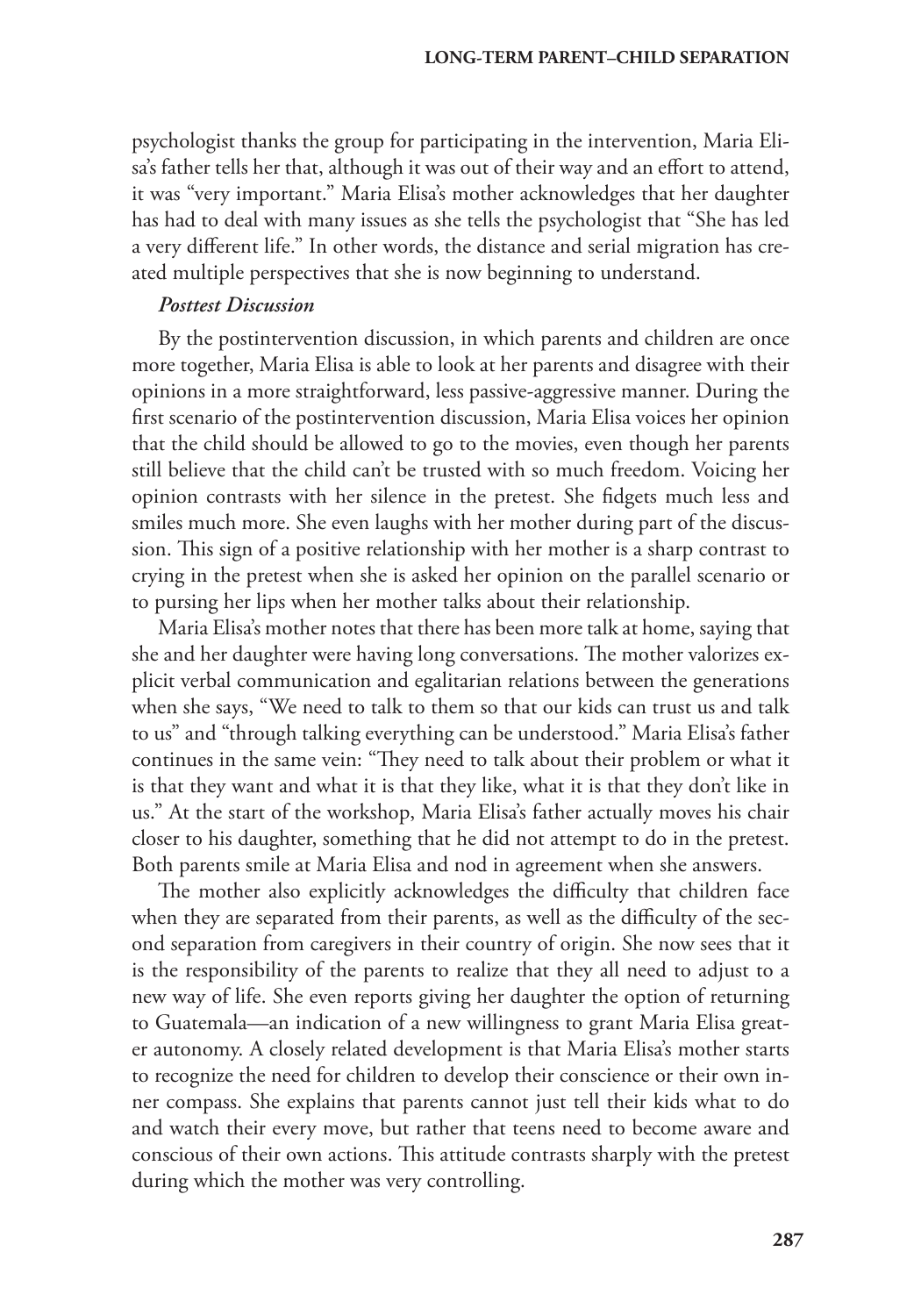Maria Elisa also recognizes the need for more child autonomy and how this contrasts with parents as role models and authority figures; she says, "We're also not going to follow their example, because if they are doing bad things, I am not going to do the same thing because I know that it is wrong, I have to do what's best." She also shows an explicit understanding of her parents' perspective on separation during the posttest discussion. She says, "It's not easy to separate from your children." She goes on to acknowledges that she is not a parent, but that this is how she thinks it is.

# **Summary of Processes Occurring in the Other Five Families**

As in the prior case study, there is a shift towards child self-expression and parent–child equality in the family where both parent and child participated in the workshops. In the partial experimental group (children were given workshops; parents were given classes in English as a second language), adolescents in the two families are able to express feelings of abandonment by their parents in the posttest, something that did not occur in the pretest. In one of the two families, this leads to the son experiencing improved intergenerational understanding and communication. In the other family, the adolescents' newfound ability to express negative feelings does not improve parent–child relationships because the parents, who have not been in the workshops, do not know how to respond. In the control group (both parents and children were given classes in English as a second language), communication in the posttest is essentially similar to that in the pretest: the adolescents do not express their own feelings, but echo the views of the older generation.

### *Full Experimental Group: Omar and His Mother*

This is the other family in which both parents and children experienced the workshops. Omar is 17 years old. He is from an urban area in El Salvador. Omar has lived in the U.S. for three years and was separated from his mother for four years. He tells the psychologist that he came to the U.S. "to be with my parents and have a better future."

During the pretest, Omar strives to maintain harmony when talking about the different scenarios presented. For example, the psychologist asks Omar for his opinion about the work versus college scenario, where there is a son who would like to continue his education, but his parents want him to work with his father. Omar suggests there can be a peaceful solution that may benefit both. He says, "The son [is right] because if he wants to work or wants to study, that's his future. However, during vacation, he can help his father." Not only does he suggest this arrangement, but his mother tells the group that he does this in reality: "He [Omar] is one of those. He had two months off. He said he wasn't going to summer school, but was going to work."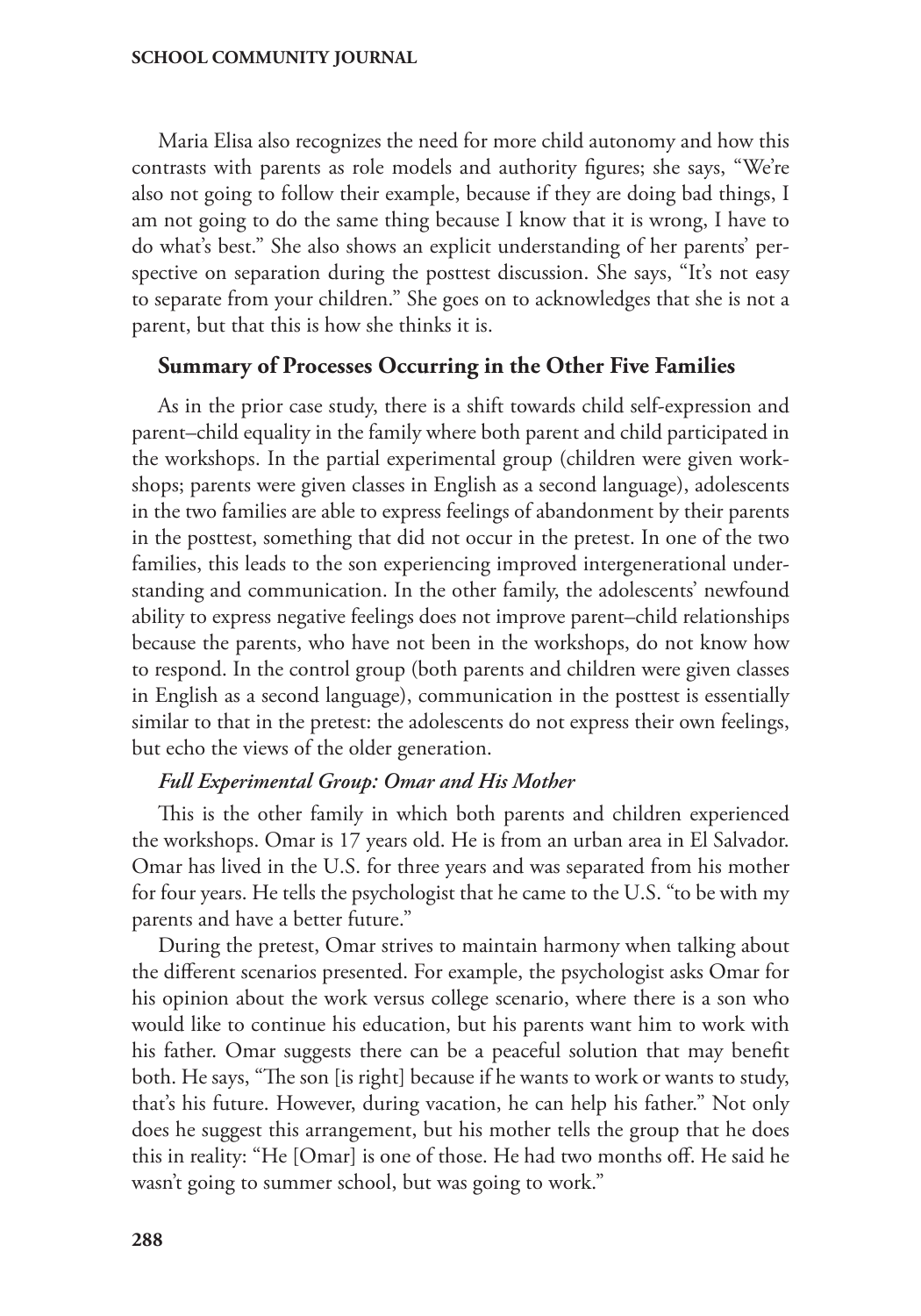#### **LONG-TERM PARENT–CHILD SEPARATION**

Martina, Omar's mother, came to the U.S. seven years before the start of this project in order to "build a better future for my children." She tells the psychologist that it was very hard leaving her children, but that they thankfully were reunited in the U.S. three years before the start of the project. She explains that the family is now all reunited in the U.S., including her husband.

During the pretest, Martina establishes her authority when giving her opinion regarding the scenarios in the way she frames her answers. For example, when asked whether she would let her daughter go on a trip to Washington, she ends her response with, "I would not let her go." Additionally, when asked whether she would let her son study on the computer or take him to the park with the family, she responded, "I would get him up and take him to the park." She also states that at home, she gives "him [Omar] one to one and a half hours on the computer, and then we turn it off." Through her responses, Martina establishes her authority as a parent and her control over her 17-year-old son. However, during the posttest Martina manifests a more developmental perspective: "Sometimes we lose, how to say it, seeing their growth."

By the posttest Martina and her son Omar also show a newfound ability to disagree and negotiate different perspectives. There is realistic recognition of problems, rather than glossing over problems to achieve harmony. Perhaps most dramatic is the ability of an adolescent in this group to recognize and express the negative effect of parent–child separations, even if it is difficult for his mother to hear. Omar says, "When we are left alone we get accustomed to our life with the people we were living with [in the home country], and we like those people more than our own parents because we say that they left us just like that."

The preceding examples make it clear that this pair, the only other family in which parents and children both experienced the workshops, have learned how to communicate, with the adolescent fully expressing himself and the parent responding by negotiating differences. They are equals in the conversation.

### *Partial Experimental Group: Wilbert and His Family*

In the partial experimental group, only the adolescent participated in workshops. Instead of workshops, parents in this group were given classes in English as a second language. Wilbert is 15 years old and has been in the U.S. for one year. His father came to the U.S. when Wilbert was seven years old. Wilbert explains that he came to the U.S. to "get to know my father." He attended the workshops with his mother, who accompanied him on his journey to the U.S.

Although there was no discussion of Wilbert's feelings toward his father during the pretest, a noteworthy exchange prompted the investigators to look toward the intervention workshops for further information. When the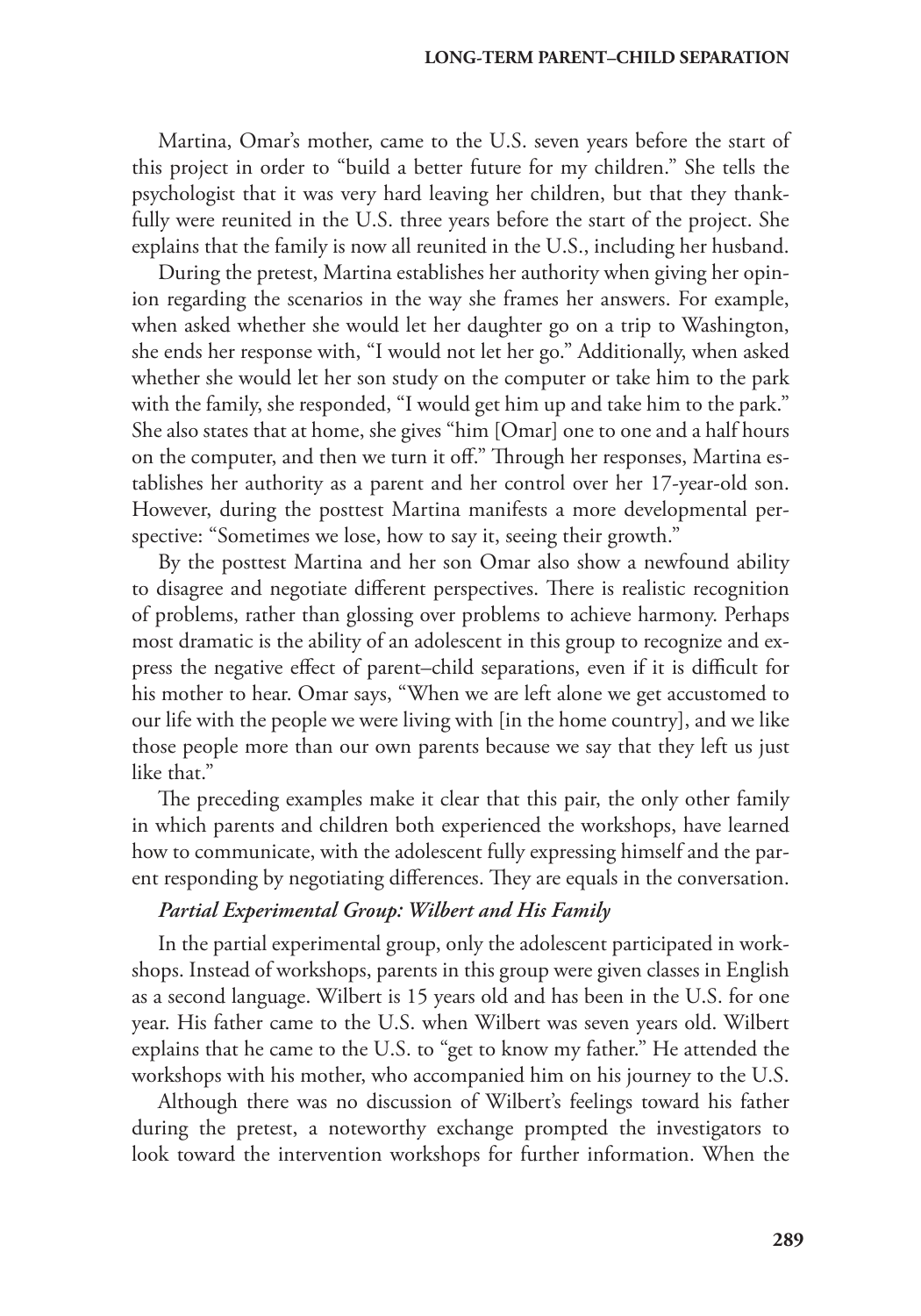psychologist asks Wilbert's mother why she moved to the U.S., she explained that she made the journey with her son and daughter in order to reunite with her husband. Although her husband made yearly visits back to El Salvador and provided for them, she continues, saying, "there were always a few traumas here and there." She then turns to look at her son and nervously chuckles.

During the intervention workshops, Wilbert expressed his resentment towards his father, who had left for the U.S. without saying goodbye. At the time he had, understandably, felt abandoned by his father. However, in the posttest, Wilbert reported having a more positive image of his father, as well as improved father–son communication. Wilbert now understood why his father had not said goodbye when he left for the U.S.—it was because his father was in so much pain. Yet, Wilbert explains that a parent should always explain their motive for leaving and say goodbye so that then the child, "although they will feel bad because they [the parent] are leaving, at least they are going to say, 'my mom said goodbye to me, and I won't hold resentment towards her because of that.'" This is an example in which it was possible for the son to achieve an experience of improved communication between father and son, even though the father was not part of the Bridging Cultures program and even though his mother did not receive an intervention.

# *Partial Experimental Group: Mariana, Griselda, and Their Mother*

Mariana is 17 years old; her sister Griselda is 18. The sisters emigrated from Guatemala to the U.S. nine months before the start of the project. Their father had left the family in Guatemala when Mariana was two and Griselda three. They attended the workshop with their mother, who had left both of them in Guatemala and immigrated to the U.S. when Mariana was seven years old and Griselda eight. Mariana explained that she came to the U.S. to get to know her mother; Griselda had a closely related motive: to reunite with her mother.

During the pretest, Mariana and Griselda agreed with their mother on all the scenarios. For example, one of the scenarios was regarding a daughter who wanted to go to her friend's quinceañera. However, her parents wanted her to attend a family baptism. When the psychologist asked Mariana who she thought was right, Mariana responded, "Well, I say the parents because there can be alcohol at the quinceañera. In contrast, the baptism is more, well there won't be any alcohol, just the baptism." When the psychologist asked Mariana's mother whom she thought was right, the parents or the daughter, Mariana's mother responded, "the parents."

During the posttest, Griselda gives opinions that are not necessarily aligned with her mother's. She does not explicitly disagree with her, but instead compromises. For example, the psychologist offers a scenario where a daughter has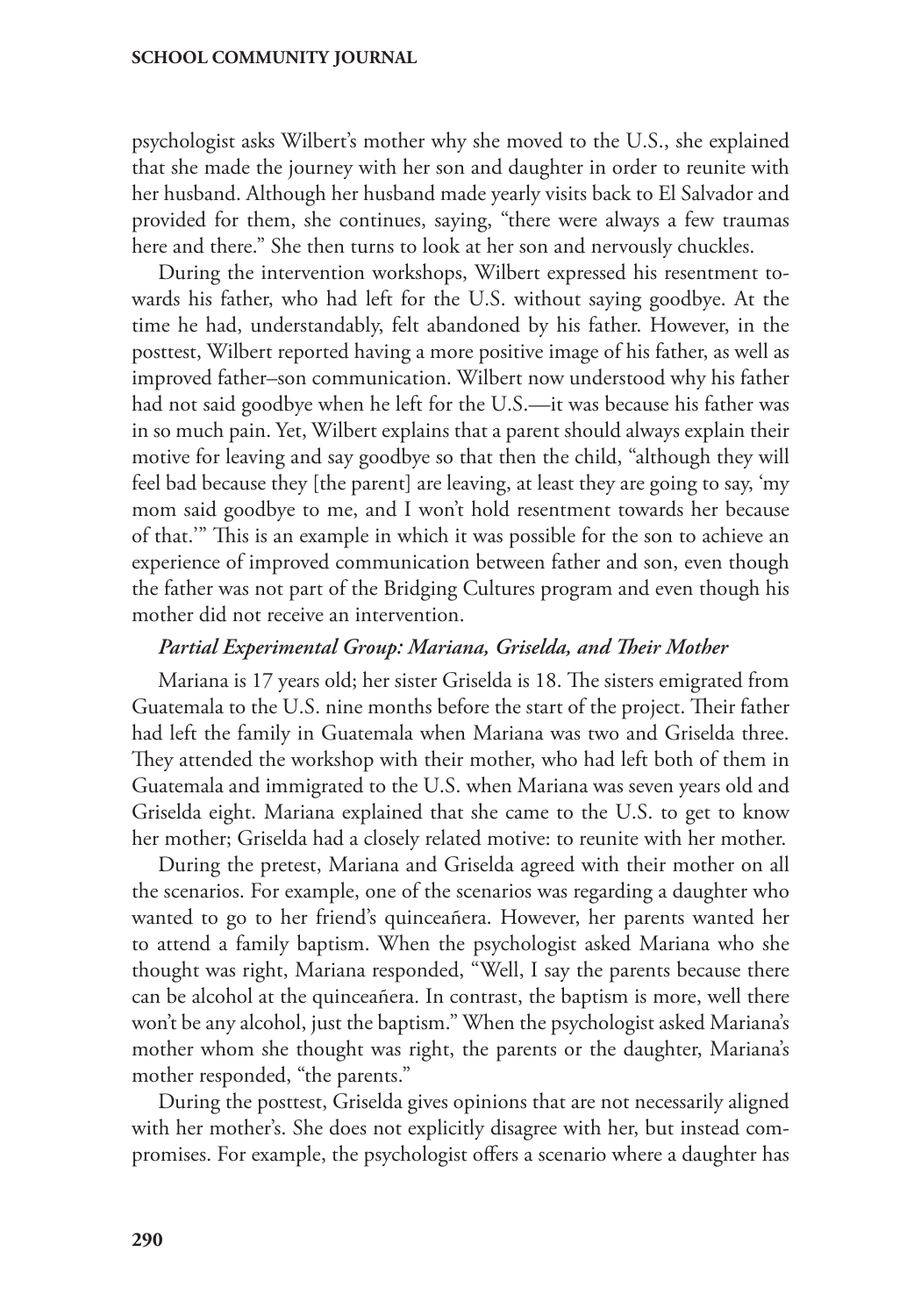to practice for her folklorico (folklore) group, but her mother wants her to help her prepare dinner. Griselda offers the option of helping her mother prepare dinner, then "continue practicing her folklorico dance after dinner."

During the posttest Mariana expressed dismay that their mother or father did not say goodbye or tell them the truth about leaving. Mariana explains that her father left her, "at the age of two…he didn't even give me an explanation, he didn't even…I don't know." During this discussion, the mother nervously takes a drink of water, looks away and starts crying as her daughter expresses her pain about the separation. She seeks comfort from another mother in the group who gives her a hug. She cries and her daughters continue to describe the separation and how it affected the relationship with their father. Mariana goes on to say that they invited her father to her quinceañera, but he did not come. She says that she wishes he could have given her an explanation of why he did not come, but all he could say (and he communicated this through her grandfather) was that he had gone to work. Once again, the mother, Cruz, (who did not have the experience of the intervention workshops) is unable to respond to her daughter, she simply cries and cannot look at her.

Mariana describes the separation from her mother, and as she does, she too begins to cry. She says, "my mom did tell me she was leaving to the [ranch]… and I told her to take me with her…but a year after she left me, my grandma told me that really she had come over here [to the U.S.] to have a good education." Thus, Mariana and her sister were left by their father without an explanation and were also left by their mother who lied about where she was heading. The mother never turns to her daughters during this final workshop to offer any reasoning or encouragement to them, nor is she able to verbally take the perspective of her daughters.

In sum, Griselda, who has participated in the workshops, has the idea of negotiating compromise with parents rather than simply accepting parental authority. Mariana, who has also participated in the workshops, is able to express herself, even though she is clearly upsetting her mother. However, her mother, who has not participated in the workshops, does not display the ability to respond.

# *Control Group: Elizabeth, India, and Their Family*

Elizabeth is 14 years old; her sister India is 18. They emigrated from a rural area in El Salvador two years earlier. The sisters attended the workshops with their uncle and mother. Their mother left for the U.S. when Elizabeth was 7 years old and India was 11. Elizabeth explained that she came to the U.S. to study and get to know her mother; India's motive was to "get to know my mother."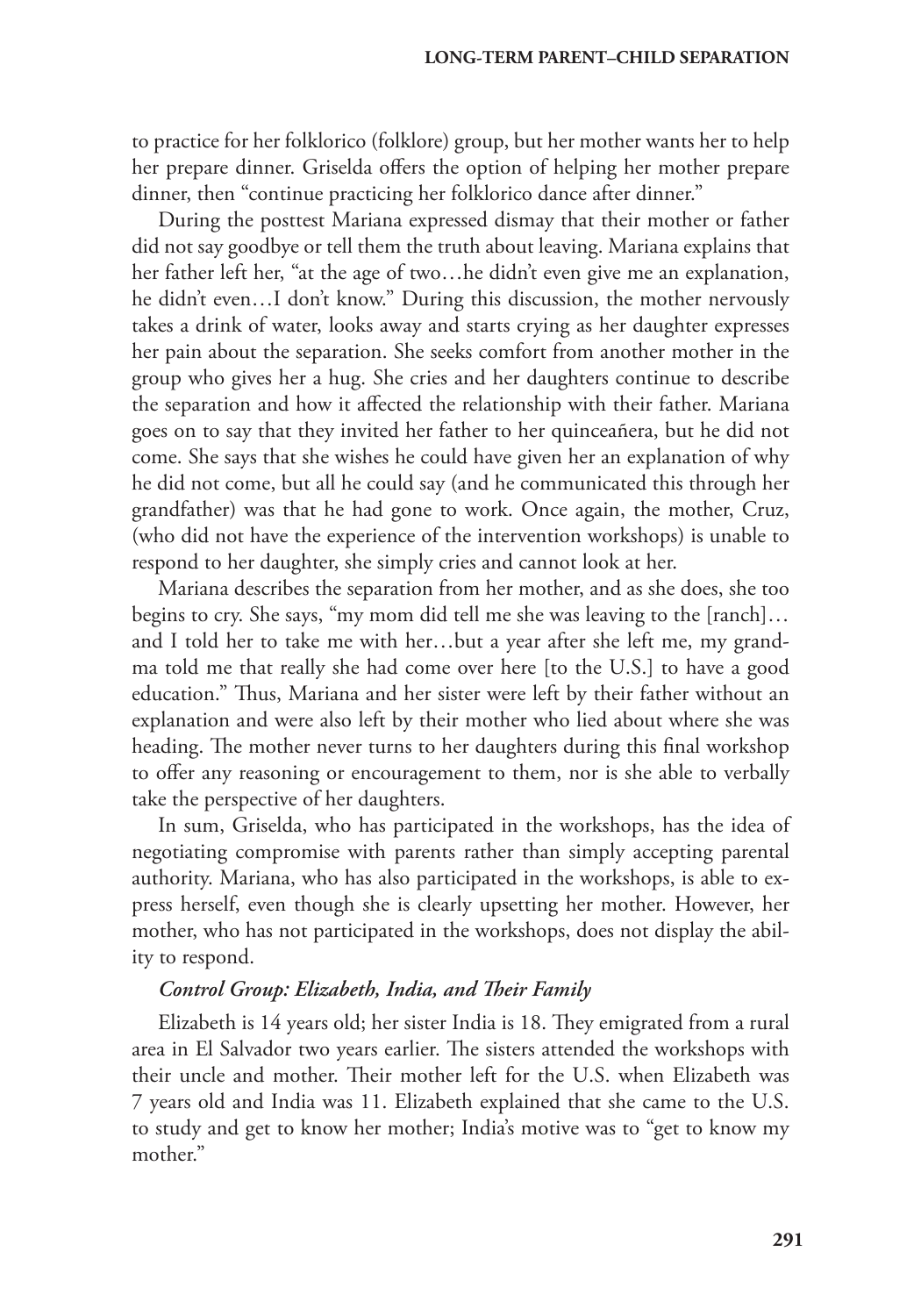During the pretest, the psychologist describes the quinceañera scenario to the group and asks the group to express whether they think the girl is right in wanting to go to the quinceañera or if they think the parents are right in wanting her to go to the baptism. First, India responded by saying she believed the girl is right. Her uncle quickly interrupts her by asking India, "but how old is she?!" India then changes her mind and says, "well, as long as she is respectful. If not, then no, she shouldn't go." During the posttest India continues to acknowledge the authority the parents have over the children. When faced with the scenario about visiting grandma, India tells the psychologist, "the parents are right [in wanting their daughter to visit grandma instead of friends]." She then gestures toward her mother and uncle.

Throughout the majority of the pretest, Elizabeth can be seen looking toward her uncle and mother after offering her opinion on the scenarios. Additionally, there are a few instances when Elizabeth disagrees with her family but implicitly rather than explicitly expresses her disagreement. For example, while listening to her parents respond to one of the scenarios presented by the psychologist, Elizabeth can be seen freezing and looking up as if in disagreement. Although it is clear she does not agree with what her family members were saying at the time, she does not explicitly express this in the pretest. During another scenario, Elizabeth's sister India attempts to counter what her mother and uncle are saying. Elizabeth nods her head in agreement with her sister, but does not speak up or express her agreement with her sister.

During the posttest, the adults in the family place the responsibility for understanding parents on the children, whereas the children want the adults to take responsibility for understanding them. For example, Uncle Rogelio (uncle to Elizabeth and India) says that children should understand their parents and, across the scenarios and questions, discusses what adolescents can do to understand and help their parents. When the school psychologist asks about the best way to deal with separations in families, he explains that, "once you get to the maturity level that an adolescent has, then they need to reflect on things in the right manner and see the situations and know that it is not good for them to live with a deep resentment." Elizabeth interrupts and says, "no, both have to do their part, and why should only I try to talk to him, and he doesn't want to." She also describes that it is slightly more of the father's responsibility. The uncle says that he agrees but that it is the adolescent who has to adjust and that finding a way to reconcile with the parents will make adolescents better people. As the uncle speaks, Elizabeth simply shakes her head no. She was still unable to explicitly express her opinions or thoughts.

Elizabeth, India, and their family were in the control group where neither party received the workshop interventions. The evidence demonstrated that,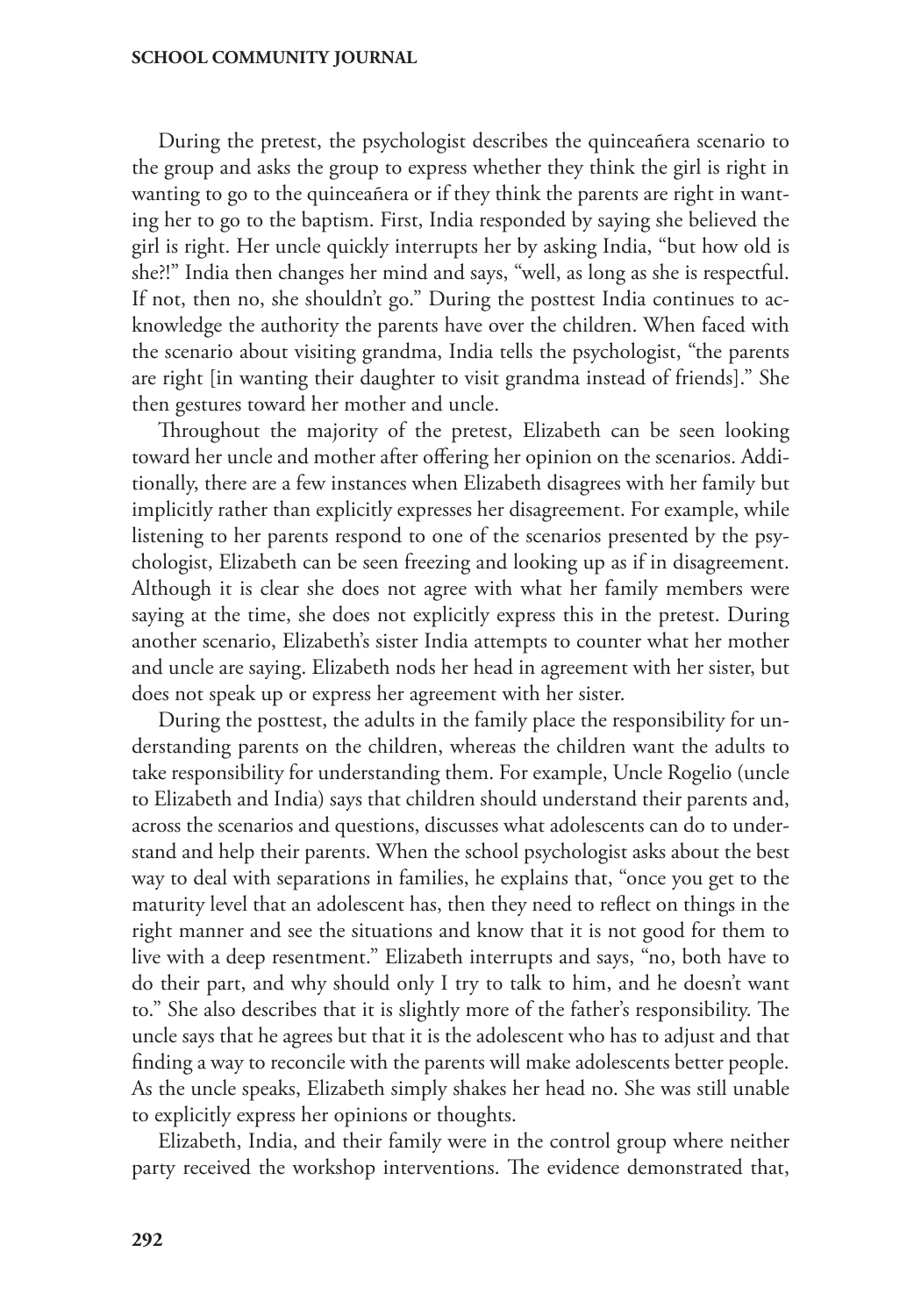in the domain of family communication, there was no change from pre- to posttest.

### *Control Group: Jorge and His Uncle*

Also in the control group where neither adolescent nor family members participate in workshops but instead have English as a second language classes, Jorge is 16 years old. He emigrated from a rural area of El Salvador to the U.S. four months before the start of the project. He was separated from his mother for eight years. Jorge attended the intervention with his uncle; his father was not in the picture. He explained that his reason for coming to the U.S. was to study.

During the pretest, Jorge is very quiet and only speaks when spoken to. He allows his uncle to answer questions posed by the psychologist and only offers his opinion when the psychologist solicits it from him. When Jorge does express his opinions, he appeals to harmony maintenance by stating that the parents are right in most of the scenarios. For example, in the quinceañera scenario described above, the psychologist asks Jorge if he believes the parent or the daughter is right. He simply answers, "the parents."

During the posttest, Jorge is again quiet and only speaks when spoken to. The psychologist presents the grandma vs. friends example, where a daughter wants to go with her friends, but her parents want her to accompany them in visiting her grandma. Jorge's uncle tells the psychologist that the parents are right. When the psychologist asks Jorge for his opinion, he hesitates, but ultimately says, "yes, go to grandma's."

# **Discussion**

The current study demonstrates that when parents who were accustomed to sharing a more Gemeinschaft world with their children change to a situation in which they are far from their children and their home country, the old ways of communicating implicitly and nonverbally are no longer adaptive and Gesellschaft modes of explicit communication become adaptive. Moving from monocultural to bicultural communication patterns in which explicit verbal communication complements implicit nonverbal communication becomes necessary for intergenerational harmony (Hwang, 2006). However, because the parents and their recently immigrated children have grown up in a Gemeinschaft community, they do not have the skills of explicit verbal communication. This appears to lead to maladaptive patterns of parent–child communication in the Gesellschaft environment, which magnifies the negative emotional impacts of long-term separation.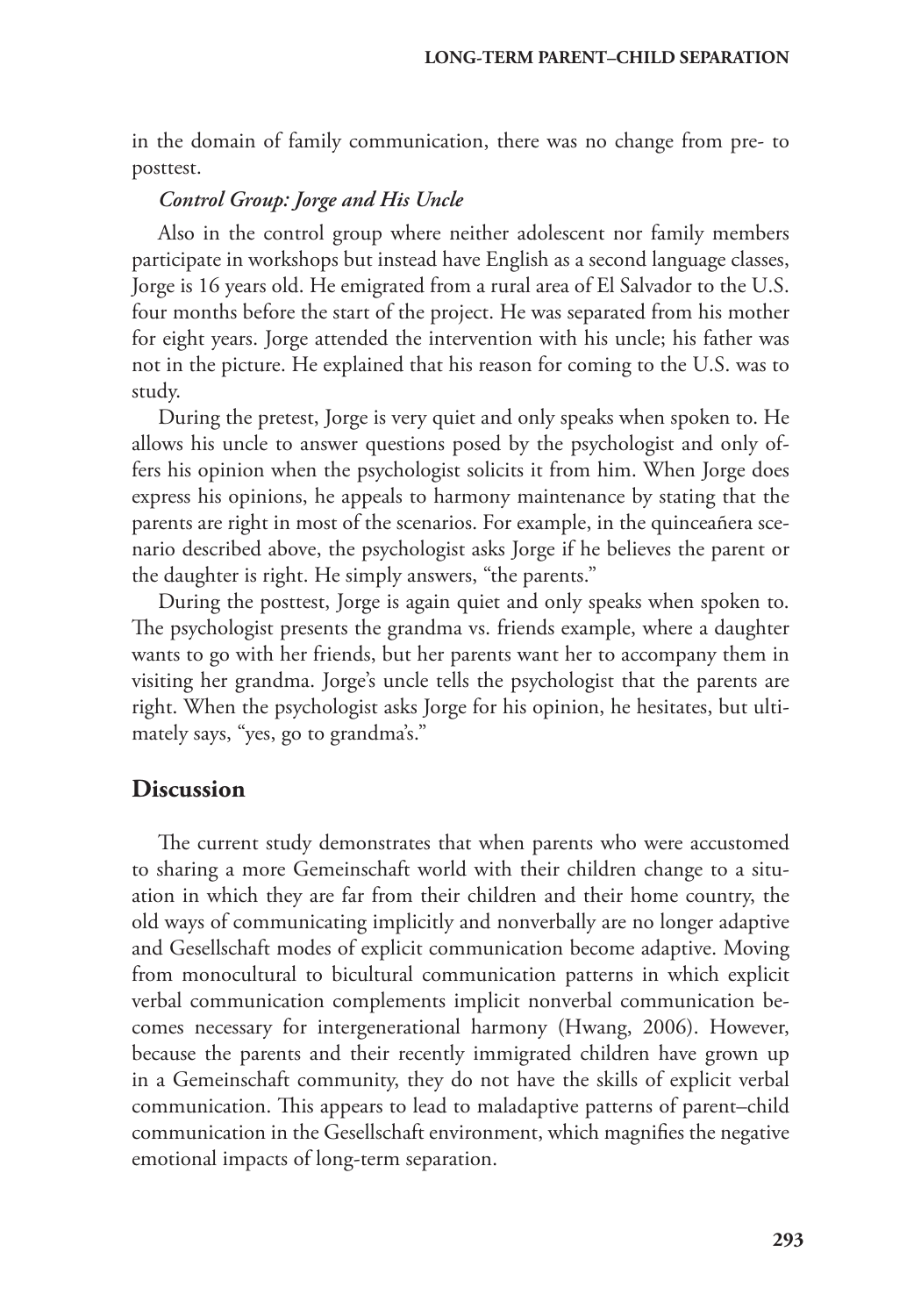More specifically, this communication pattern magnifies the issue of abandonment. The ability to talk about feelings of abandonment on the part of the children and the ability to listen to these feelings on the part of the parents was probably the most profound effect of the full experimental condition. We leave it to future research to see whether addressing the abandonment issue in a therapeutic intervention also reduces anxiety, depression, and school problems for adolescents who have experienced long-term separation from their parents (Rusch & Reyes, 2013; Suárez-Orozco et al., 2011).

Similarly, harmony can be much less natural after a long-term separation in which parents and children have had different experiences. Respect for elders does not have either a cultural basis in the more egalitarian value system of the U.S. nor a developmental basis in reciprocity for parental care and closeness. Similarly, obedience to parents is complicated when parents have left their children from a young age and have not been monitoring their day-today behaviors and another adult figure disciplined them. Finally, in a large heterogeneous city with many fleeting relationships and few external controls (especially because parents often have to work long hours or two jobs), the establishment of children's inner moral compass becomes an adaptive necessity.

Through our pretest–posttest design, we demonstrated effectiveness of workshops in alleviating communication problems when both the caregiver and the child participate (full experimental group). Because communication is a two-way street, our intervention was most powerful when both parties experienced it. The partial experimental group also showed the effect of the intervention on the adolescents who participated in the intervention. However, the lack of dialogical response by a parent could be very discouraging for the child, who might therefore give up their newfound skills. However, in one case, we saw an indirect effect—improving the experience of communicating with a parent who was not in our Bridging Cultures project. The issue is how to get parents of adolescents to participate. As others have observed (Eccles & Harold, 1996), parental participation in school activities declines with adolescent children; this may be one reason why our sample was small. However, the small sample size did lend itself to in-depth case studies.

In every case, we found parent–child difficulties came from immigration into a more Gesellschaft world. The most basic difficulty was the inability to communicate verbally about the impending separation and continued difficulty after reunification, perhaps because of a priority for group harmony over inner states and self-expression. This was greatly alleviated in the full experimental group. After the intervention, Maria Elisa's parents were willing to communicate in a more egalitarian, less hierarchical fashion. Most important, Maria Elisa's mother was willing to acknowledge the difficulties of long-term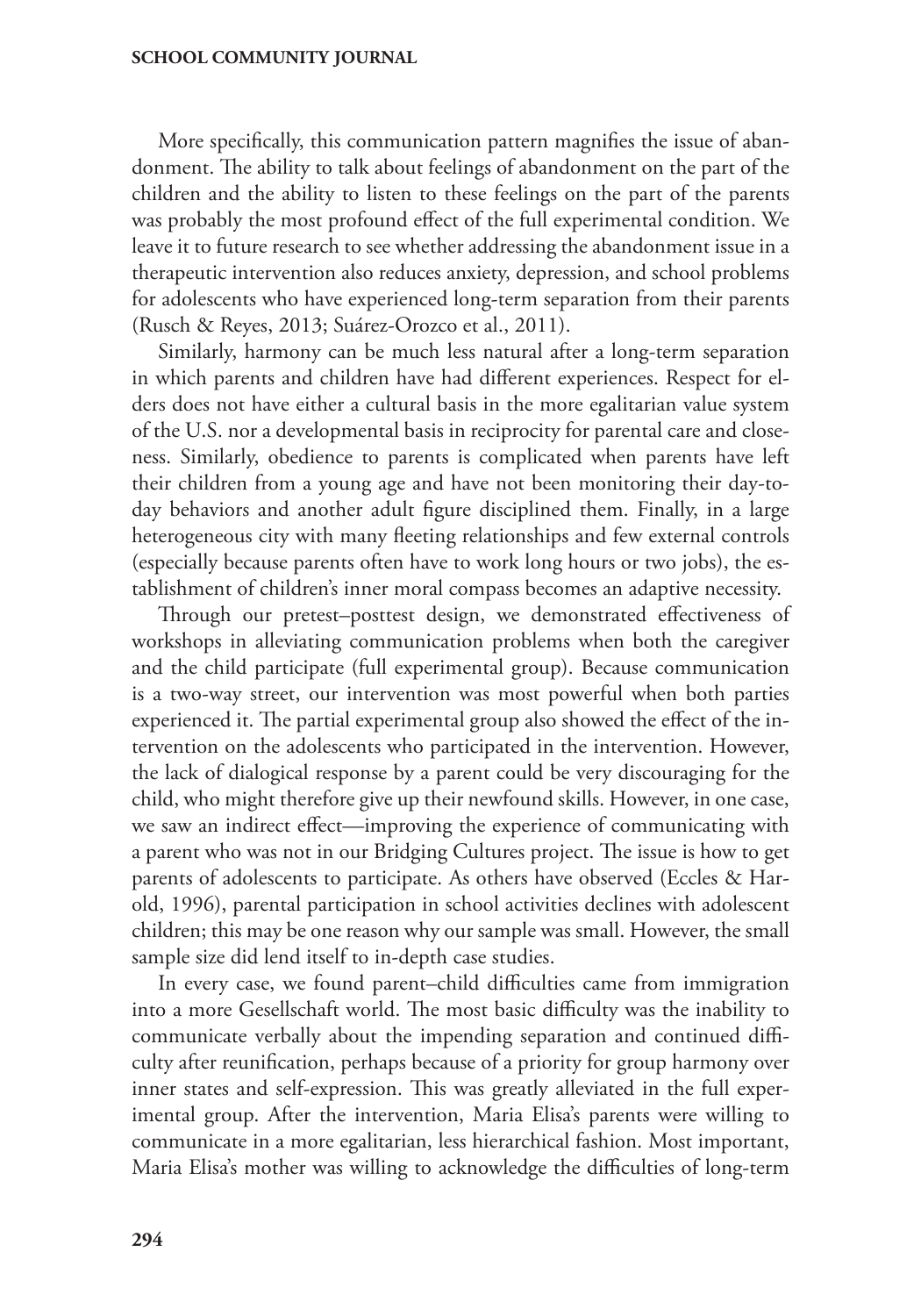separation for the children. Indeed, both families in the full experimental condition expressed a new willingness to acknowledge different perspectives. Reciprocally, the adolescent participants in the full experimental group, Maria Elisa and Omar, showed more ability to express their own views, including, in Omar's case, feelings about separation from parents in the immigration process. Closely related, we saw both Mary Elisa's and Omar's mother express increased child-centered, developmental perspectives. Last but not least, we saw in Maria Elisa's mother a new understanding that, in the Gesellschaft environment of Los Angeles, parents could not rely on external controls for their adolescent children's behavior; it was necessary for adolescent children to develop their own internal moral compass.

The results of our Bridging Cultures intervention are promising. In terms of future research, they can inform a larger scale quantitative test of our intervention process and model. Future research might consider seeking out sites that are already frequented by Latino immigrant parents, as well as their adolescent children—perhaps a church—making it easier to enroll both in communication workshops.

Recently the focus in the news and in recent scholarship (Humphreys, 2019) has been on forcibly separated families from Central America at the southern border of the U.S. However, families around the world—not only from Central America and Mexico—are undergoing voluntary separation in the process of serial migration (Moskal & Tyrrell, 2016; Zhao et al., 2018). We must not forget the developmental needs of these families. We hope that our study can provide school counselors, school psychologists (Frisby & Jimerson, 2016), and researchers with useful ideas about how best to serve them.

# **References**

- Delgado-Rivera, B., & Rogers-Adkinson, D. L. (1997). Culturally sensitive interventions: Social skills training with children and parents from culturally and linguistically diverse backgrounds. *Intervention in School and Clinic, 33*, 75–80.
- Dreby, J. (2007). Children and power in Mexican transnational families. *Journal of Marriage and Family, 69,* 1050–1064.
- Eccles, J. S., & Harold, R. D. (1996). Family involvement in children's and adolescents' schooling. In A. Booth & J. Dunn (Eds.), *Family–school links: How do they affect educational outcomes?* (pp. 3–34). Erlbaum.
- Frisby, C. L., & Jimerson, S. R. (2016). Understanding immigrants, schooling, and school psychology: Contemporary science and practice. *School Psychology Quarterly, 31,* 141–148.
- Forman, G. (1993). Women without their children: Immigrant women in the U.S. *Development, 4,* 51–55.
- Givaudan, M., & Pick, S. (2013). Children left behind: How to mitigate the effects and facilitate emotional and psychosocial development. *Child Abuse and Neglect, 37*, 1080–1090.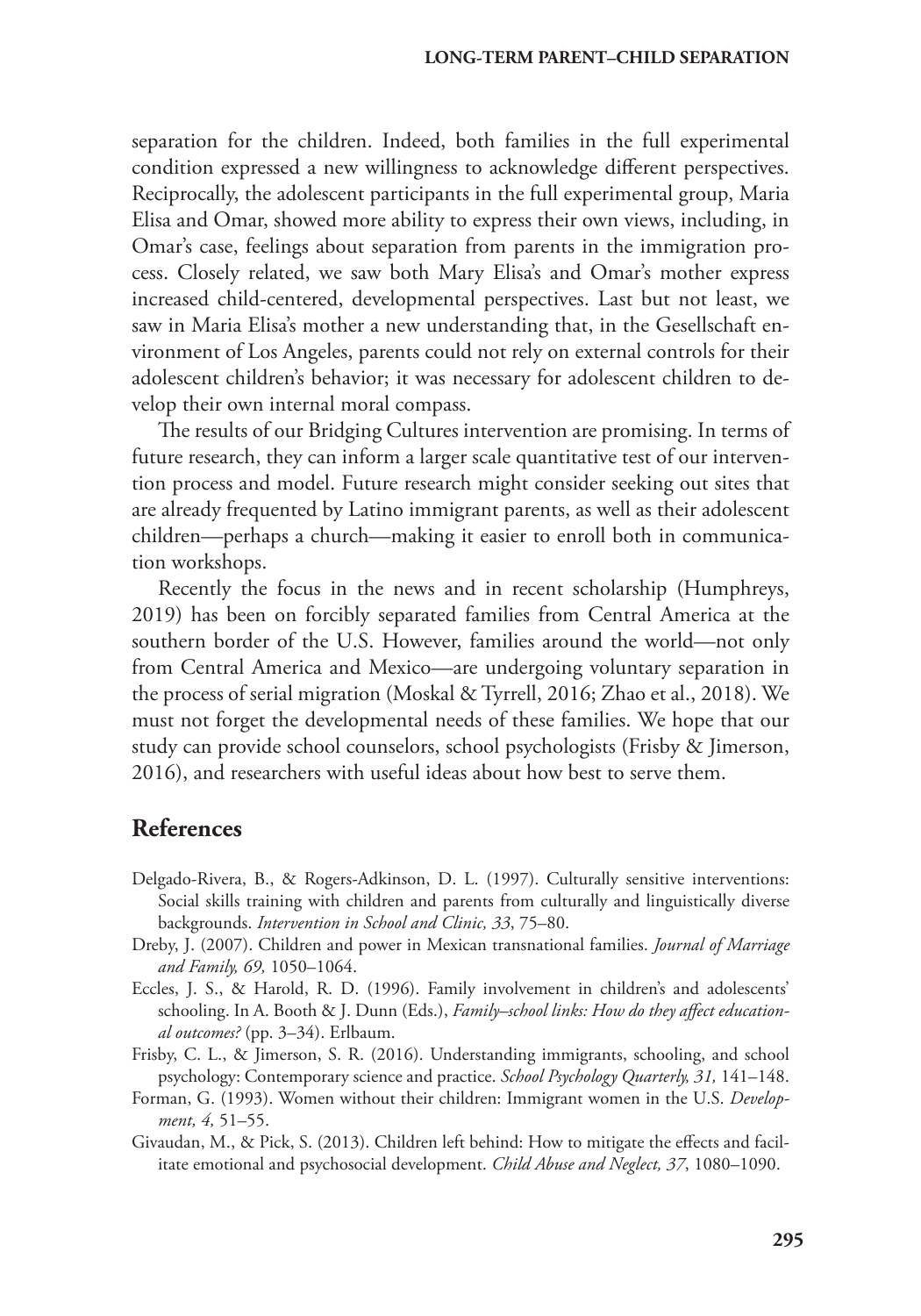- Goodwin, C. (2000). Action and embodiment within situated human interaction. *Journal of Pragmatics, 32,* 1489–1582.
- Greenfield, P. M. (2009). Linking social change and developmental change: Shifting pathways of human development. *Developmental Psychology, 45,* 401–418.
- Greenfield, P. M. (2013). The changing psychology of culture from 1800 through 2000. *Psychological Science, 24,* 1722–1731.
- Greenfield, P. M., & Bruner, J. S. (1966). Culture and cognitive growth. *International Journal of Psychology, 1*, 89–107.
- Greenfield, P. M., Keller, H., Fuligni, A., & Maynard, A. (2003). Cultural pathways through universal development. *Annual Review of Psychology, 54*, 461–490.
- Greenfield, P. M., & Quiroz, B. (2013). Context and culture in the socialization and development of personal achievement values: Comparing Latino immigrant families, European American families, and elementary school teachers. *Journal of Applied Developmental Psychology, 34,* 108–118.
- Humphreys, K. L. (2019). Future directions in the study and treatment of parent–child separation. *Journal of Clinical Child & Adolescent Psychology, 48*, 166–178.
- Hwang, W. (2006). Acculturative family distancing: Theory, research, and clinical practice. *Psychotherapy: Theory, Research, Practice, and Training, 43,* 397–409.
- Keller, H. (2006). *Cultures of infancy.* Erlbaum.
- Keller, H. (2012). Autonomy and relatedness revisited: Cultural manifestations of universal human needs. *Child Development Perspectives, 6,* 12–18.
- La Belle, T. (1981). An introduction to the nonformal education of children and youth. *Comparative Education Review, 25*, 313–329.
- Lerner, D. (1958). *The passing of traditional society: Modernizing the Middle East*. Free Press.
- Lu, Y., He, Q., & Brooks-Gunn, J. (2018). Diverse experiences of immigrant children: How do separation and reunification shape their development? *Child Development, 91*, 146–163.
- Manago, A. M. (2012) The new emerging adult in Chiapas, Mexico: Perceptions of traditional values and value change among first generation Maya university students. *Journal of Adolescent Research*, *27,* 663–713.
- Moskal, M., & Tyrrell, N. (2016). Family migration decision-making, step-migration, and separation: Children's experiences in European migrant worker families. *Children's Geographies, 14*(4), 1–31.
- Parreñas, R. (2001). Mothering from a distance: Emotions, gender, and intergenerational relations in Filipino transnational families. *Feminist Studies, 27,* 361–390.
- Patel, S. G., Clarke, F. E., Macciomei, E. E., & Wickham, R. E. (2016). Newcomer immigrant adolescents: A mixed methods examination of family stressors and school outcomes. *School Psychology Quarterly, 31,* 163–180.
- Perreira, K. M., Chapman, M. V., & Stein, G. L. (2006). Becoming an American parent: Overcoming challenges and finding strength in a new immigrant Latino community. *Journal of Family Issues, 27*, 1383–1414.
- Portes, A. (1997). Immigration theory for a new century: Some problems and opportunities. *International Migration Review, 31*, 799–825. [https://doi.org/10.1177/0197918397031](https://doi.org/10.1177%2F019791839703100402) [00402](https://doi.org/10.1177%2F019791839703100402)
- Quiroz, B., Greenfield, P. M., & Altchech, M. (2003). Bridging Cultures with a parent–teacher conference*.* In C. Rothstein-Fisch (Ed.), *Readings for Bridging Cultures: Teacher education module* (pp. 27–30). Erlbaum. (Reprinted from "Bridging Cultures with a parent–teacher conference," 1999, *Educational Leadership*, *56*(7), 68–70)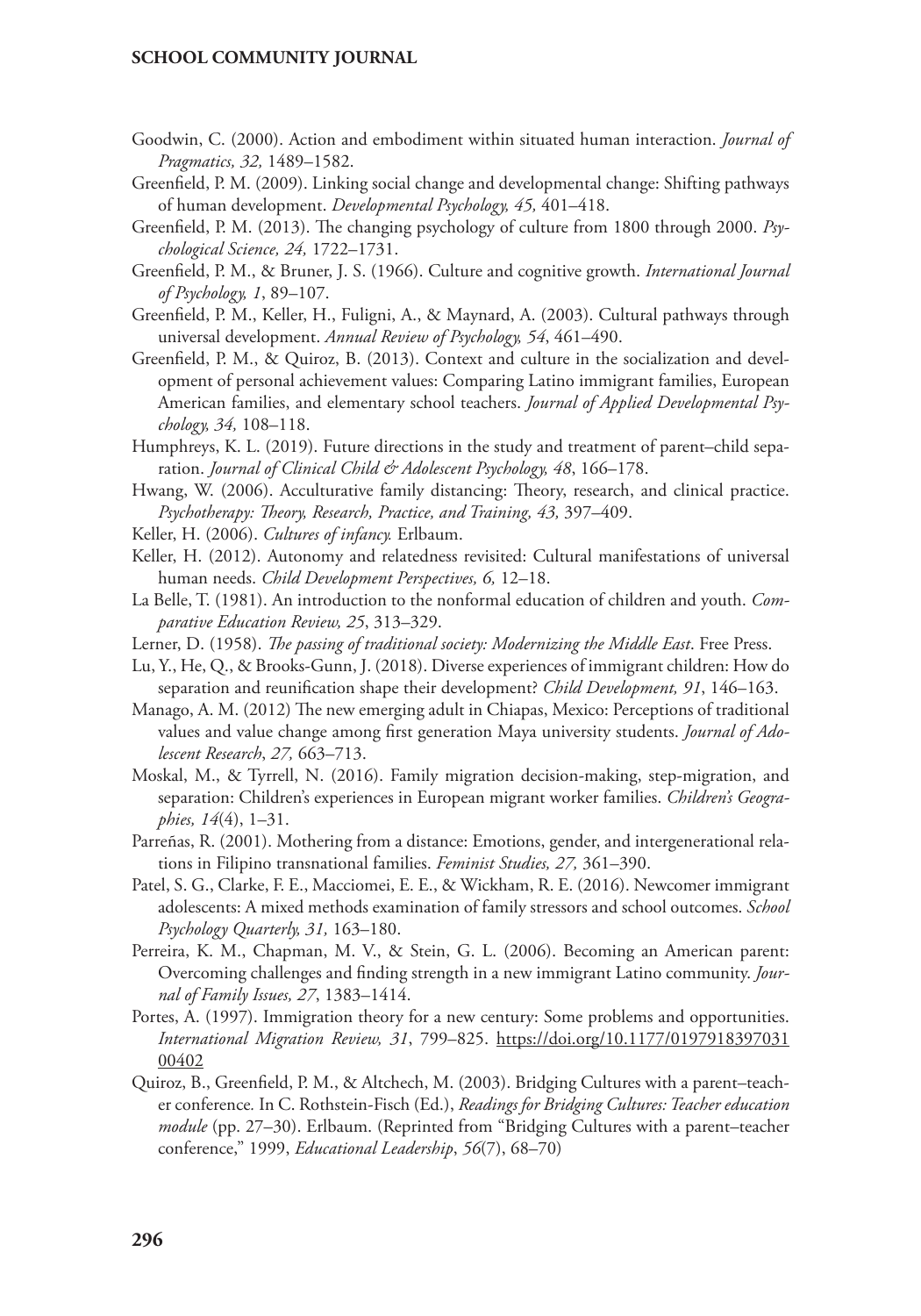- Raeff, C., Greenfield, P. M., & Quiroz, B. (2003). Developing interpersonal relationships in the cultural contexts of individualism and collectivism. In C. Rothstein-Fisch (Ed.), *Readings for Bridging Cultures: Teacher education module* (pp. 47–62). Erlbaum. (Reprinted from *New directions for child and adolescent development*, Vol. 87, pp. 59–74, by S. Harkness, C. Raeff, & C. M. Super, Eds., 2000, Jossey-Bass)
- Rusch, D., & Reyes, K. (2013). Examining the effect of Mexican serial migration and family separations on acculturative stress, depression, and family functioning. *Hispanic Journal of Behavioral Sciences, 35,* 139–158.
- Suárez-Orozco, C., Bang, H. J., & Kim, H. Y. (2011). I felt like my heart was staying behind: Psychological implications of family separations and reunifications for immigrant youth. *Journal of Adolescent Research, 26*, 222–257.
- Suárez-Orozco, C., Todorova, I. L. G., & Louie, J. (2002). Making up for lost time: The experience of separation and reunification among immigrant families. *Family Process, 41*, 625–643.
- Tönnies, F. (1957). *Community and society (Gemeinschaft und Gesellschaft)* (C. P. Loomis, Trans.). Michigan State University Press. (Original work published in German in 1887)
- Trumbull, E., Greenfield, P. M., Rothstein-Fisch, C., Maynard, A. E., Quiroz, B., & Yuan, Q. (2020). From altered perceptions to altered practice: Teachers bridge cultures in the classroom. *School Community Journal, 30*(1), 243–266. [http://www.schoolcommunitynetwork.](http://www.schoolcommunitynetwork.org/SCJ.aspx) [org/SCJ.aspx](http://www.schoolcommunitynetwork.org/SCJ.aspx)
- Trumbull, E., & Rothstein-Fisch, C. (2011). The intersection of culture and achievement motivation. *School Community Journal, 21,* 25–53. [http://www.adi.org/journal/2011fw/](http://www.adi.org/journal/2011fw/TrumbullRothstein-FischFall2011.pdf) [TrumbullRothstein-FischFall2011.pdf](http://www.adi.org/journal/2011fw/TrumbullRothstein-FischFall2011.pdf)
- Trumbull, E., Rothstein-Fisch, C., & Hernandez, E. (2003). Parent involvement in schooling—According to whose values? *School Community Journal*, *13*(2), 45–72. [http://www.](http://www.adi.org/journal/fw03/Trumbull,%20et%20al.pdf) [adi.org/journal/fw03/Trumbull,%20et%20al.pdf](http://www.adi.org/journal/fw03/Trumbull,%20et%20al.pdf)
- Twenge, J. M., & Campbell, W. K. (2018). Cultural individualism is linked to later onset of adult role responsibilities across time and regions. *Journal of Cross-Cultural Psychology, 49*, 673–683.
- Venta, A., Bailey, C., Muñoz, C., Godinez, E., Colin, Y., Arreola, A., Abate, A., Camins, J. Rivase, M., & Lawlace, S. (2019). Contribution of schools to mental health and resilience. *School Psychology*, *34,* 138–147.
- Zentgraf, K. M., & Chinchilla, N. S. (2012). Transnational family separation: A framework for analysis. *Journal of Ethnic and Migration Studies, 38,* 345–366.
- Zhao, C., Egger, H. L., Stein, C. R., & McGregor, K. A. (2018). Separation and reunification: Mental health of Chinese children affected by parental migration. *Pediatrics, 142*, e20180313. <https://pediatrics.aappublications.org/content/pediatrics/142/3/e20180313.full.pdf>
- Zhao, C., Zhou, X., Wang, F., Jiang, M., & Hesketh, T. (2017). Care for left-behind children in rural China: A realist evaluation of a community-based intervention. *Children and Youth Service Review, 82*, 239–245.

**Authors' Note:** This project was a cooperation between the Emergency Immigrant Education Program (EIEP) of Los Angeles Unified School District and UCLA. We would like to thank Walter Castro, the coordinator of EIEP, for his support. We would also like to express our appreciation to Vilma Monzón, Coordinator of the English Learners Program at the participating high school, for facilitating and hosting our Bridging Cultures workshops and providing ESL teachers for our participants. We